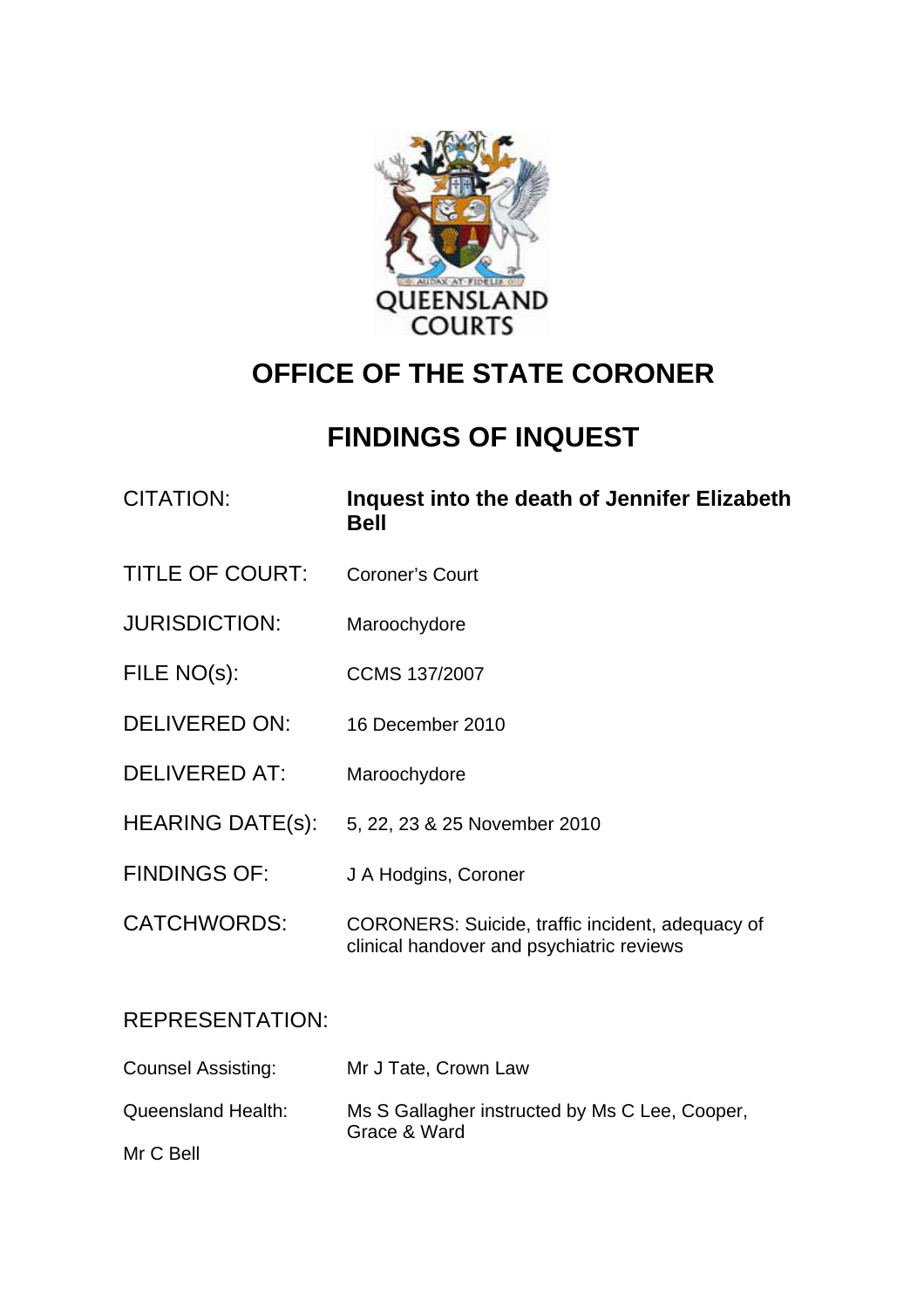## **INQUEST INTO DEATH OF JENNIFER ELIZABETH BELL**

## **Introduction**

[1] These are my findings in relation to the death of Jennifer Elizabeth Bell ("Jennifer"). These findings seek to explain how her death occurred and consider whether any changes to policies or practices could reduce the likelihood of deaths occurring in similar circumstances in the future. The findings will be given to the family of the person who died and to each of the persons or organizations granted leave to appear at the inquest. A copy of the findings will be placed on the website of the Office of the State Coroner.

## **The Coroner's Jurisdiction**

- [2] A coroner has jurisdiction to inquire into the cause and the circumstances of a reportable death. If possible he/she is required to find:-
	- whether a death in fact happened;
	- the identity of the deceased;
	- when, where and how the death occurred; and
	- what caused the person to die.
- [3] An inquest is not a trial between opposing parties but an inquiry into the death. In a leading English case<sup>[1](#page-1-0)</sup> it was described in this way:-

*"It is an inquisitorial process, a process of investigation quite unlike a criminal trial where the prosecutor accuses and the accused defends… The function of an inquest is to seek out and record as many of the facts concerning the death as the public interest requires"* 

- [4] The focus is on discovering what happened, not on ascribing guilt, attributing blame or apportioning liability. The purpose is to inform the family and the public of how the death occurred with a view to reducing the likelihood of similar deaths. As a result, a coroner is authorised to make preventive recommendations concerning public health or safety, the administration of justice or ways to prevent deaths from happening in similar  $circum$ stances in future<sup>[2](#page-1-1)</sup>.
- [5] A coroner must not include in the findings or any comments or recommendations or statements that a person is or may be guilty of an offence or civilly liable for something<sup>[3](#page-1-2)</sup>. However, if, as a result of considering the information gathered during an inquest, a coroner reasonably suspects that a person may be guilty of a criminal offence; the coroner must refer the information to the appropriate prosecuting authority<sup>[4](#page-1-3)</sup>.

 $\overline{a}$ 1 R v South London Coroner; ex parte Thompson (1986) 126 S.J.625 2

<span id="page-1-1"></span><span id="page-1-0"></span> $\frac{2}{3}$  s 46 Coroners Act 2003

<span id="page-1-2"></span>s 45(5) and 46(3) Coroner Act 2003

<span id="page-1-3"></span><sup>4</sup> s 48 Coroners Act 2003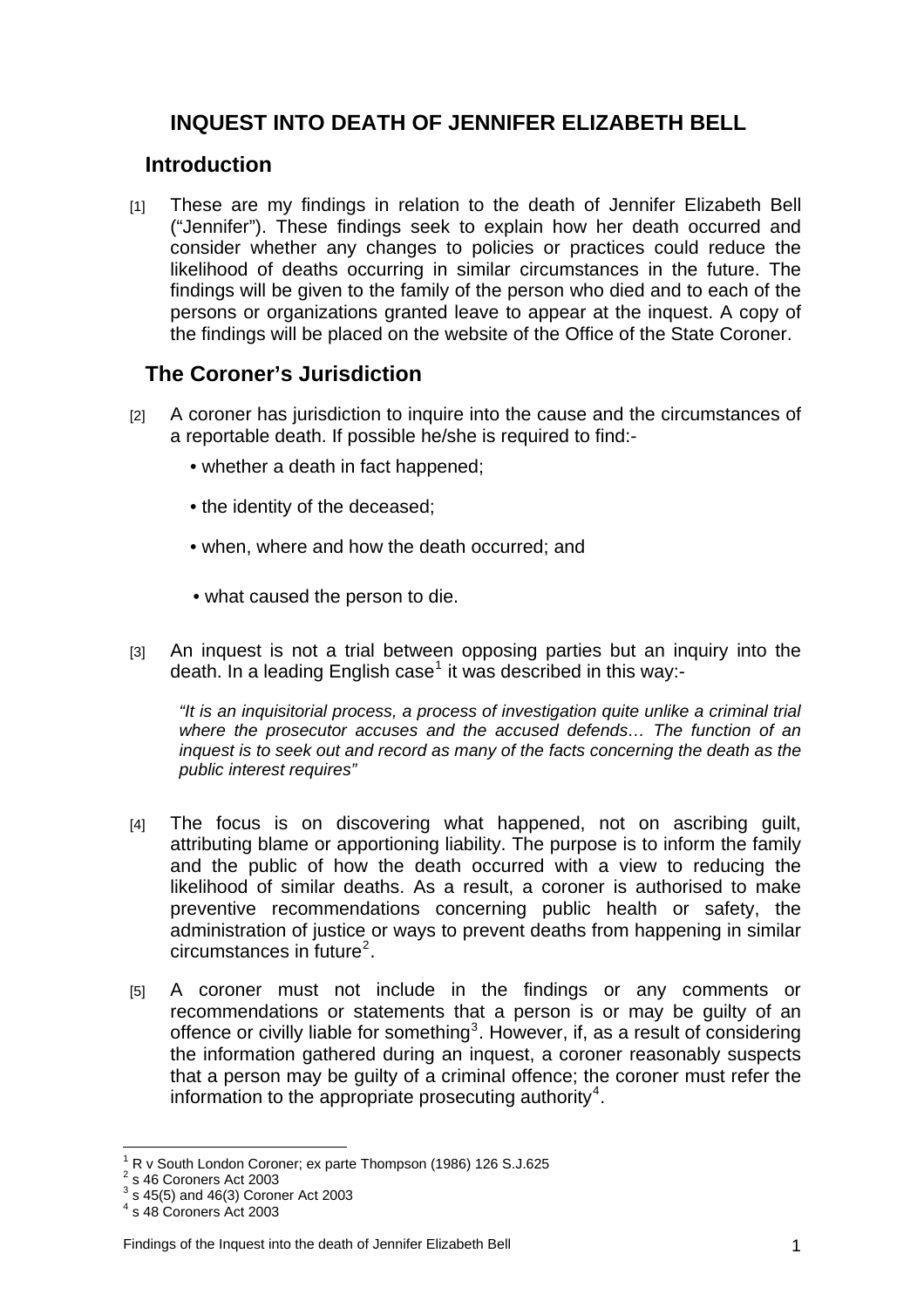- [6] Proceedings in a coroner's court are not bound by the rules of evidence because the court may inform itself in any way it considers appropriate<sup>[5](#page-2-0)</sup>. That doesn't mean that any and every piece of information however unreliable will be admitted into evidence and acted upon. However, it does give a coroner greater scope to receive information that may not be admissible in other proceedings and to have regard to its provenance when determining what weight should be given to the information. This flexibility is a consequence of an inquest being a fact-finding exercise rather than a means of apportioning guilt: an inquiry rather than a trial.
- [7] A coroner is to apply the civil standard of proof, namely the balance of probabilities. The approach though is that the more significant the issue to be determined, the more serious an allegation or the more inherently unlikely an occurrence, the clearer and more persuasive the evidence needed for the trial of fact to be sufficiently satisfied that it has been proven to the civil standard<sup>[6](#page-2-1)</sup>.
- [8] A coroner is also obliged to comply with the rules of natural justice and to act judicially<sup>[7](#page-2-2)</sup>. No findings adverse to the interest of any party may be made without that party first being given a right to be heard in opposition to that finding. It includes being given an opportunity to make submissions against findings that might be damaging to the reputation of any individual or organisation.

## **The evidence**

[9] All the evidence given during the inquest has been considered. Reference will be made to the evidence considered appropriate to record in these reasons and necessary to understand the findings made.

## **Queensland Police Service Investigation**

- [10] Senior Constable Stephen Knight, Forensic Crash Unit, Coolum conducted the forensic investigation into the accident.
- [11] On arrival at the scene at 11:50pm he observed that general duties police had cordoned off the northbound lanes of the Bruce Highway. Inside the cordoned off area he saw one truck, five cars and one deceased female, being Jennifer. He spoke to a number of the drivers involved. It was noted that the weather was clear and fine and visibility was dark. He made observations about the road and surrounds. The Bruce Highway consisted of two southbound lanes and two northbound lanes, divided by a grassed median strip about 10 metres in width. The outside of both lanes are defined by a continuous white line. The road was bitumen and in good condition. It was a designated 100 kph zone. There was no form of street lighting.
- [12] The driver of the truck stated he was driving north bound when he observed through the headlights a female standing on the highway. The driver swerved to avoid colliding with the female but she walked towards the trucks

#### Findings of the Inquest into the death of Jennifer Elizabeth Bell 2

 $\overline{a}$  $<sup>5</sup>$  s 37 Coroners Act 2003</sup>

<span id="page-2-1"></span><span id="page-2-0"></span><sup>6</sup> Briginshaw v Briginshaw (1938) 60 CLR 336 at 361 Sir Owen Dixon J

<span id="page-2-2"></span><sup>7</sup> Harmsworth v State Coroner [1989] VR 989 at 994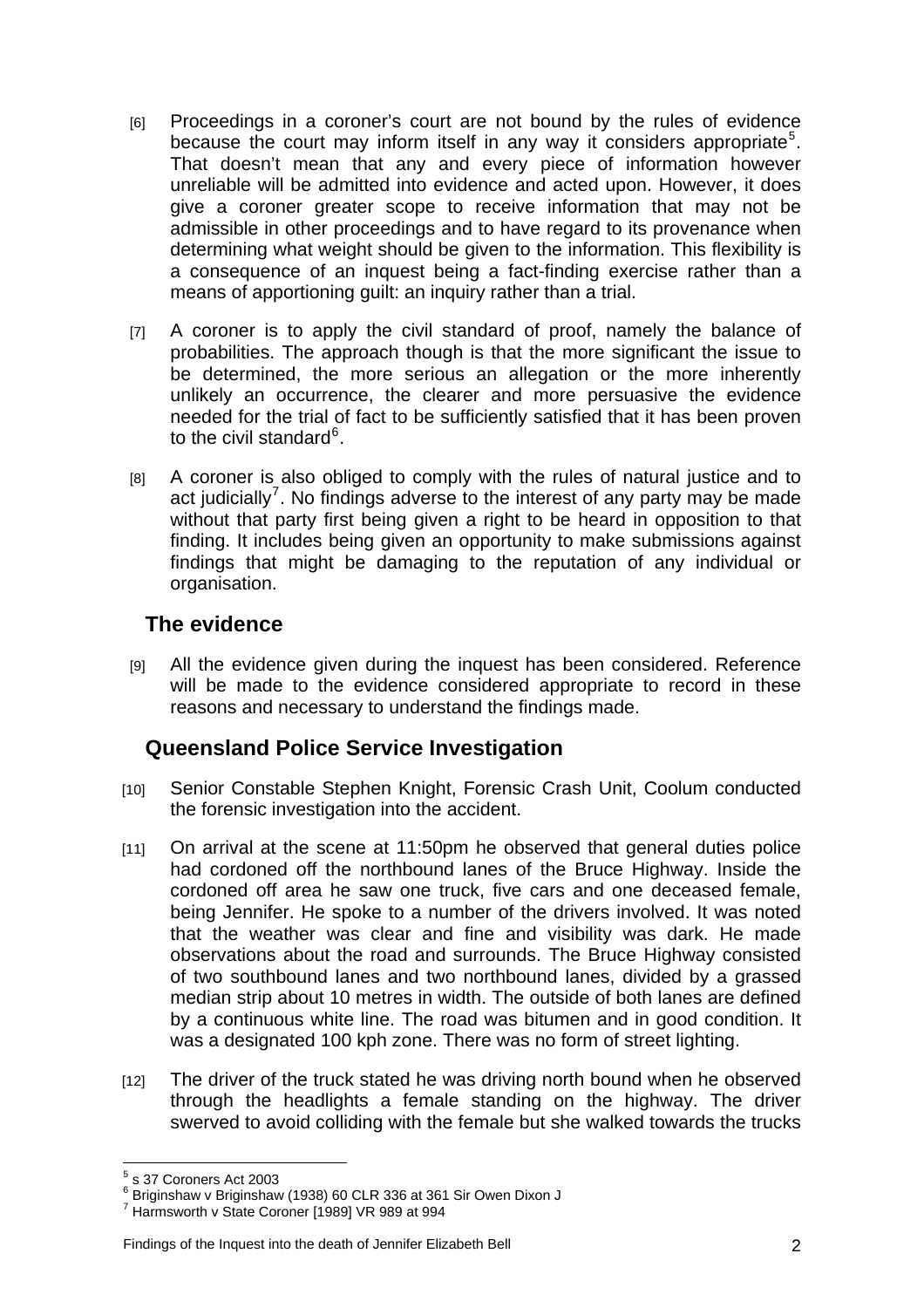direction and the truck collided with her. The truck driver immediately stopped the truck and observed the female on the roadway deceased. The driver commenced trying to stop oncoming vehicles but four vehicles subsequently drove over the body.

[13] At the completion of the investigation, Senior Constable Knight compiled a detailed report for the Coroner<sup>[8](#page-3-0)</sup>.

## **Coronial Issues**

- [14] The police coronial report comprehensively dealt with factual issues surrounding the motor traffic incident. The primary issues that emerged were as follows:-
	- 1. How is it that Jennifer took her own life shortly after being reviewed and examined by two experienced community health workers?
	- 2. Why was Jennifer not admitted to Nambour General Hospital, that day, for clinical assessment by a psychiatrist?
	- 3. Given Jennifer's longitudinal history, was the assessment, case planning, treatment and care offered by Nambour General Hospital sufficient?
	- 4. Are there systemic issues that caused, or contributed to, the decisions and actions taken by Nambour General Hospital's inpatient and community care staff in relation to Jennifer's case?
- [15] Detailed examination occurred as to what recommendations should be made to lessen the chance of a reoccurrence of this category of tragedy in the future.

## **Medical History**

#### **July - December 2006**

- [16] On 10 July 2006 Jennifer gave birth to her son Bailey. Mr Jodie Sharp is the father of the child and was her de facto partner. On discharge from the Nambour General Hospital it was noted she was a high risk for postnatal depression. The suggested management was for her general practitioner to follow up with her.
- [17] In August 2006 Jennifer had surgical treatment for her breast. Her mother raised with hospital staff that Jennifer was severely depressed and required counselling. This was not arranged. On discharge on 27 August 2006 her mother again raised concern about her emotional state. The discharge plan was for social workers to be contacted for review and support.

<span id="page-3-0"></span><sup>&</sup>lt;sup>8</sup> Exhibit 3

Findings of the Inquest into the death of Jennifer Elizabeth Bell 3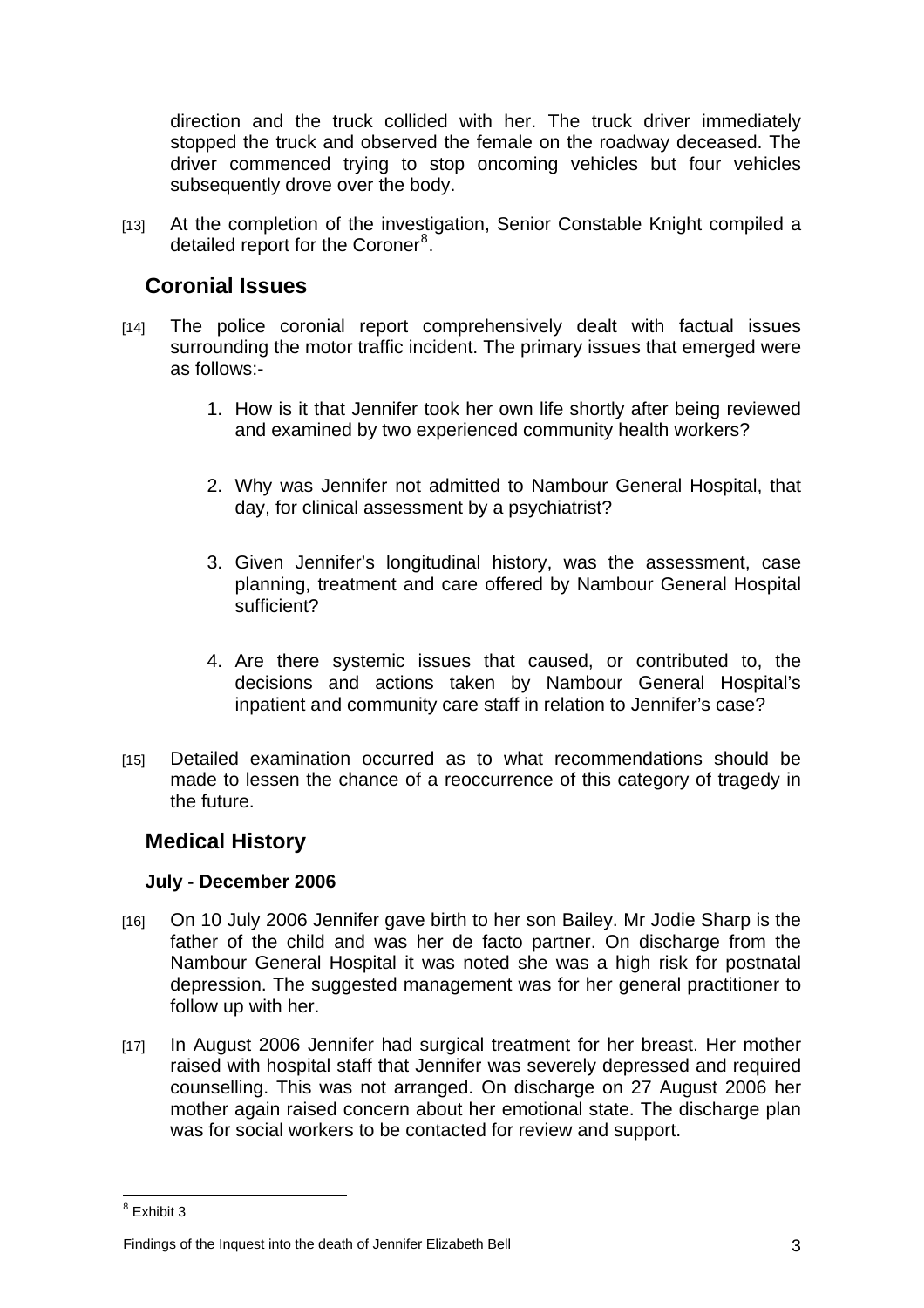[18] In December 2006 Dr Vuocolo, General Practitioner diagnosed postnatal depression. Jennifer was noted not to be suicidal. Some obsessed traits were noted; but to the extent of an obsessive compulsive disorder. Dr Vuocolo saw her on 15, 19, 21 and 22 December.

#### **Christmas Day 2006**

- [19] On Christmas Day, 25 December 2006 Jennifer was found by neighbours in a dam partially immersed, knife in hand and had self-inflicted lacerations on both arms.
- [20] On admission to the Nambour General Hospital, she was referred to the Mental Health Acute Inpatient Unit. It was noted that she had been feeling overwhelmed since the birth of her child and felt unsupported by her partner. She said that her period had commenced that morning and her feelings became out of control. She denied any desire to hurt her baby. She stated she was a cleaning freak, had lost weight and was not sleeping. Excessive compulsive behaviour was noted. A medium risk for deliberate self harm was noted.
- [21] Family members reported during visits that Jennifer had said that she still did not want to be alive. Her mother noted to staff that Jennifer had never been very good at expressing her feelings and had always been a bit closed.
- [22] Jennifer expressed a reluctance to leave the hospital. She did not see a future. She was anxious about returning home and expressed these feelings over a number of days.
- [23] Jennifer was discharged on 31 December 2006. The discharge plan noted that the Community Assessment and Treatment Team should follow up by linking her into a counsellor for cognitive behaviour therapy for obsessive compulsive traits. She was assessed as being still at risk of depression. It was also noted that she had been commenced on antidepressants and given some psychotherapy. It was further noted that she was no longer suicidal.

#### **January 2007**

- [24] From 31 December 2006 until 8 January 2007 Jennifer was contacted and reviewed by the Community Assessment and Treatment Team. She was interviewed at the holiday apartment in Caloundra. She did not wish to return home. Mr Sharp (her husband) expressed concern about multiple caregivers and expressed the desire for "one on one to start". Mr Bell expressed the view that she had obsessive behaviour for some time.
- [25] She was admitted as an involuntary patient at Nambour General Hospital from 8 January 2007 to 22 January 2007 as a result of increased suicide ideation. She was extremely anxious with repetitive themes of cleaning and hopelessness. She did report intrusive thoughts of killing herself. An inpatient assessment was made of her obsessive compulsive symptoms.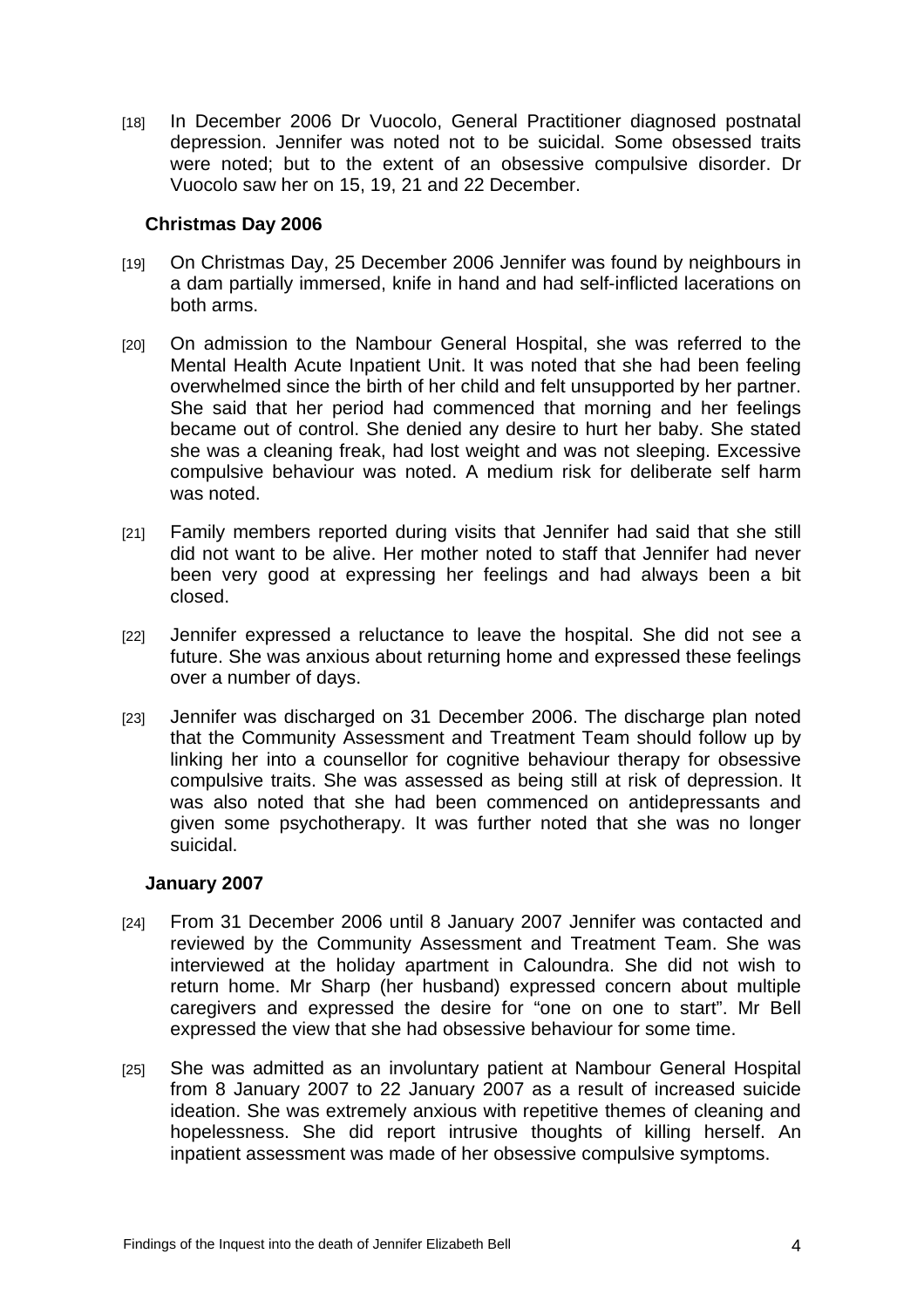- [26] The treatment plan was to stabilise her mental state and work towards community management. On discharge it was noted that her mood was still depressed but no longer suicidal. Her treatment needs were assessed to be more appropriately met in the community and more beneficial for her to receive treatment there.
- [27] Jennifer indicated an intention to stay in Brisbane, so was referred to the Community Care Team at the Princess Alexandra Hospital Health Service District and to Dr Taemets, Belmont Private Hospital for ongoing care in relation to her postnatal depression. On 24 January 2007 Jennifer was registered with the Princess Alexandra Hospital Health Service District Mental Health Division. On 26 January 2007 she was referred to the Mobile Acute Assessment Team to monitor her mental state while residing in Brisbane and to complement her cognitive therapy course at Belmont Private Hospital. On 16 February 2007 she was discharged from the Mobile Acute Assessment Team as she had failed to respond to attempts to contact her between 6 February and 9 February 2007.
- [28] Dr Taemets first saw Jennifer on 23 January 2007. He noted that she had been having quite a great deal of difficulty coping since the birth of her child. She described an increase in obsessive compulsive symptoms and a worsening depression. She had become obsessed with cleaning her house.

#### **July 2007**

- [29] On 24 June 2007 Mr Bell contacted Princess Alexandra Hospital Triage regarding his concern for Jennifer's mental state. Princess Alexandra Hospital Triage referred her to the Mobile Acute Assessment Team. Ultimately on 12 July 2007 she was discharged to the care of her general practitioner Dr See and private psychologist Celia Lane. Her suicide risk was noted to be high. Jennifer saw the psychologist on 4 July 2007, 11 July 2007, 18 July 2007, 30 July 2007 and 6 August 2007. The purpose of the consultation was Cognitive Behaviour Therapy once a week for four weeks. The program was designed for people who may have experienced some of the negative consequences of depression and anxiety. Celia Lane informed Ms Ash on 13 August 2007 that Jennifer did not participate in therapy and this was inhibiting any possible progress.
- [30] On 23 July 2007 Jennifer's sister, Laura contacted Princess Alexandra Hospital Triage regarding Jennifer's mental state. She was referred back to the Mobile Acute Assessment Team. On 24 July 2007, Dr Annie Shek, Psychiatry Register referred Jennifer to Continuing Care North for case management. On 30 July 2007 the transfer occurred.
- [31] Dr Shek's letter provides a useful insight into Jennifer's mental state towards the end of July 2007. Dr Shek noted Jennifer had been presenting in the last month in crisis following the break down of her relationship with her partner. Significant symptoms of anxiety and depression were noted with poor sleep and motivation. She felt ineffective, unable to function like "normal" people, and of being a poor mother. She was also having fleeting suicidal ideations. She displayed significant dependent and avoidant personality traits. Long-term case management was likely to benefit her.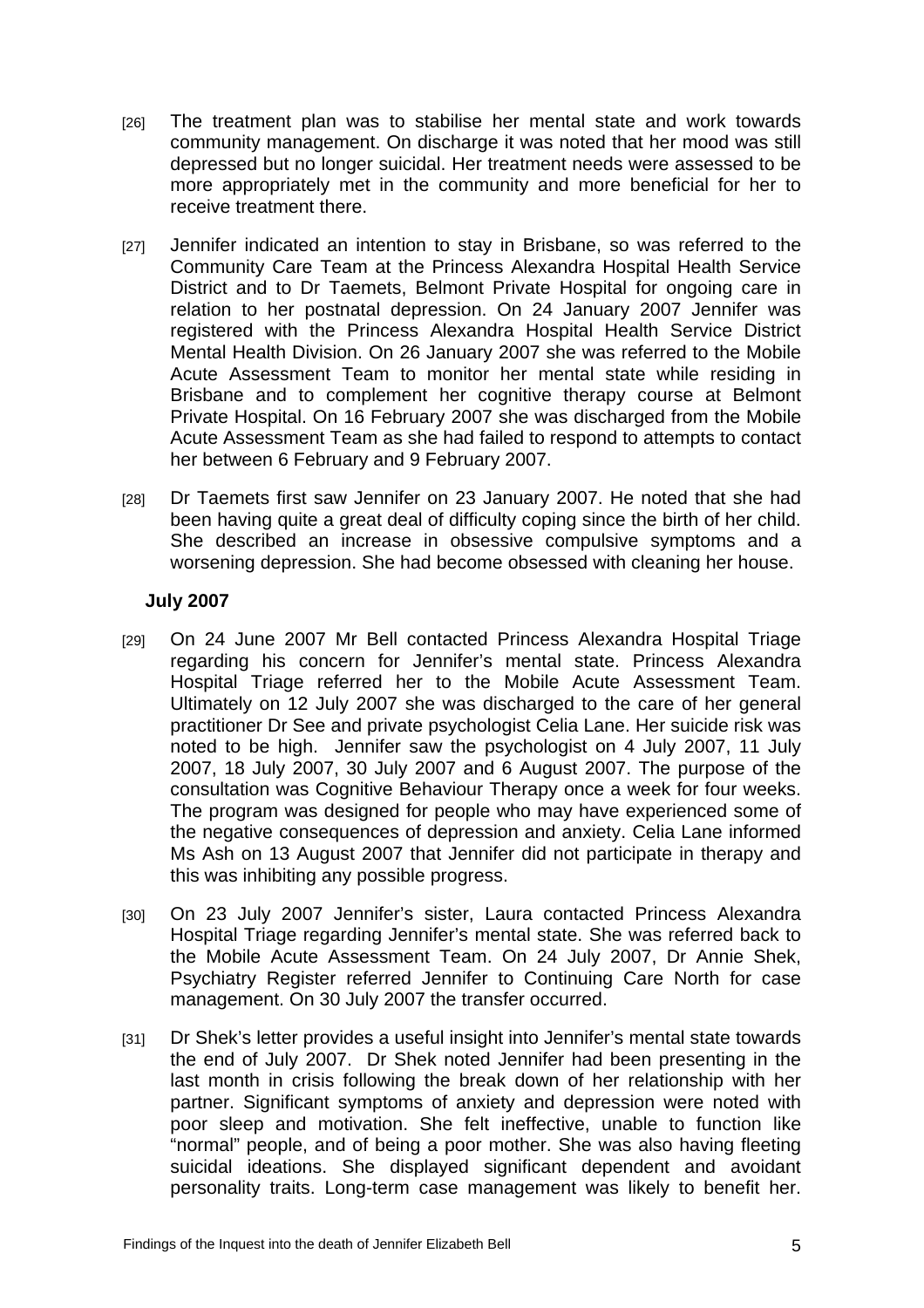Also, it was noted that she was likely to bounce from service to service in crisis.

#### **August 2007**

- [32] Ms Georgia Ash, Psychologist, Continuing Care North, was appointed Jennifer's Case Manager. She telephoned Jennifer on 3 August 2007. Jennifer was aware of the transfer, keen to engage, still depressed, nil thoughts of harm to self and nil suicide ideation. From this phone call Ms Ash formed the view that Jennifer was functioning okay, appeared to be in safe accommodation, was relatively stable and in the care of her family. She mentioned the appointment with the private psychologist and engaging in relationship counselling.
- [33] On 7 August 2007 Ms Ash received a phone call from Jennifer's sister about an incident that led to a domestic violence order being made against Jennifer.
- [34] On 9 August 2007 Ms Ash spoke to Jennifer about the incident. She sounded flat with low mood. Jennifer admitted doing something stupid and regretted it. She guaranteed her safety and denied suicidal ideation.
- [35] On 10 August 2007 Ms Ash made a home visit to Jennifer's sister's place. Jennifer was unwell. She was cooperative with the interview process and provided consent to discussions with her family and did a Beck Inventory Assessment. Her family was supportive and caring; but frustrated with Jennifer's dependency issues. The Beck Inventory Assessment is a self report measure and Jennifer's score was congruent with her presentation. Jennifer endorsed the item "I have thoughts of killing myself but I would not carry them out". Ms Ash also performed a risk assessment which indicated a moderate risk for violence and a high risk for suicide. However, Ms Ash formed the opinion that Jennifer was not at imminent risk of suicide or self harm.
- [36] On 13 August 2007 Ms Ash spoke to Jennifer on the telephone. She states that there was not a lot of change in Jennifer's presentation and she tried to motivate Jennifer to move forward with her life. Her family remained concerned because she was not helping herself and not engaging.
- [37] On 14 August 2007 Jennifer attended Princess Alexandra Hospital Emergency Department where she was assessed and referred to her treating case manager on 16 August 2007 for follow up.
- [38] On 16 August 2007 Ms Ash telephoned Jennifer who informed her that she would not leave her sister's house on 14 August 2007 and her father took her to the Princess Alexandra Hospital. She was not admitted as she was no threat to herself or others. She indicated she wanted to return to the coast and commence working. In a further phone call the same day Jennifer said she was going to the coast the next day. There was nil suicide ideation and could guarantee safety.
- [39] On 20 August 2007 Jennifer informed Ms Ash that she was at the Sunshine Coast minding her son. She also stated she wanted to work out things with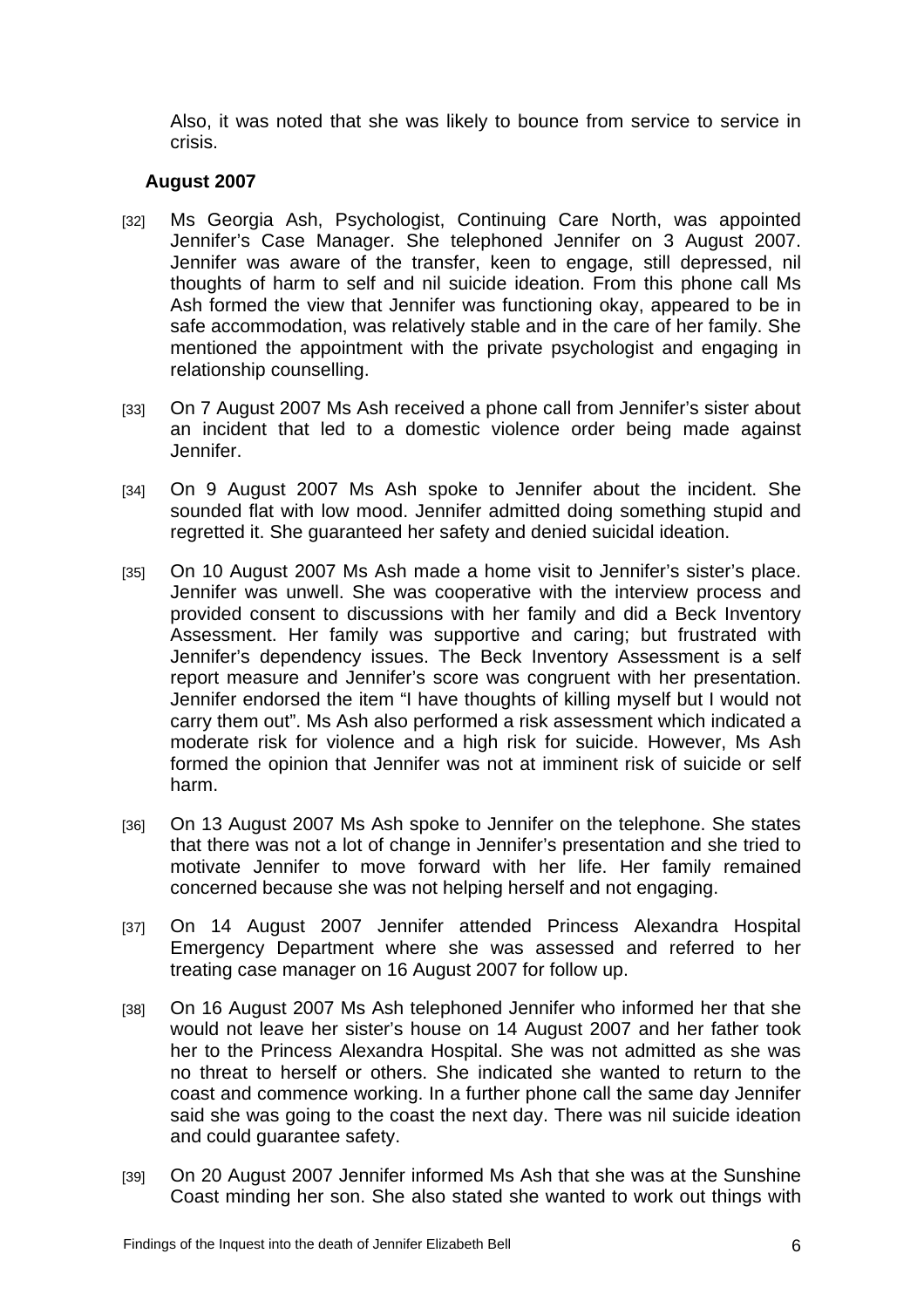Mr Sharp. Ms Ash also that day signed off an Individual Care Plan for Jennifer (albeit unlikely it was complete).

- [40] On 29 August 2007 Ms Ash had a phone call from Jennifer who was still on the Sunshine Coast. Jennifer stated she was not getting any better and distressed regarding this. It was emphasised that Jennifer needed to take responsibility for herself, to actively engage in therapy and make some decisions for the future.
- [41] On 29 August 2007 Jennifer attended Psychiatric Emergency at Nambour General Hospital for anxiety, depressive symptoms and inability to sleep. She was referred back to the Princess Alexandra Hospital to keep an appointment on 30 August 2007. Ms Ash was contacted by the Nambour General Hospital and there was a mutual exchange of information.
- [42] On 30 August 2007 Ms Ash made a home visit to Jennifer. Jennifer was difficult to engage with. Her movement back and forward between Brisbane and the Sunshine Coast made it difficult for Ms Ash to move forward with her care and management. No improvement was being made. Ms Ash had not formed the view that Jennifer was imminently suicidal, as she kept on denying thoughts of self harm and suicidal ideation.

#### **September 2007**

- [43] On 3 September 2007 Ms Ash saw Jennifer at home. Jennifer had not improved, but she was agreeable and willing to engage by attending a psychiatrist appointment, re-engaging with her private psychologist, and setting her future goals. She wanted to return to the Sunshine Coast and commence work. Residency was contingent on Mr Sharp allowing her to see her son.
- [44] At the team review meeting on 4 September 2007, Jennifer's case was presented. The notes made by Ms Ash are instructive, in that they point to the reason why no follow up occurred when Jennifer did not attend the psychiatric appointment on 6 September 2007, in that it was understood she would be transferring to the Sunshine Coast mental health service. The notes are as follows:-

"*Team review – case presented. Advised of instability of housing. Frequent moves from the Sunshine Coast to Brisbane. Generally presenting on Sunshine Coast in crisis. Outcomes- Jennifer has guaranteed she will stay in Brisbane for four weeks. Continue with case management until this date. Review in one month. If Jennifer continues to be unstable and presents in crisis in Nambour – possible option: close to service – transfer to Sunshine Coast.*"

[45] This note signifies that Ms Ash felt she was not making progress with Jennifer. This lack of progress was due to Jennifer not engaging, the continual moving between Brisbane and the Sunshine Coast and the relationship difficulty with Mr Sharp. If she was moving to the Sunshine Coast, then a transfer to that service was warranted.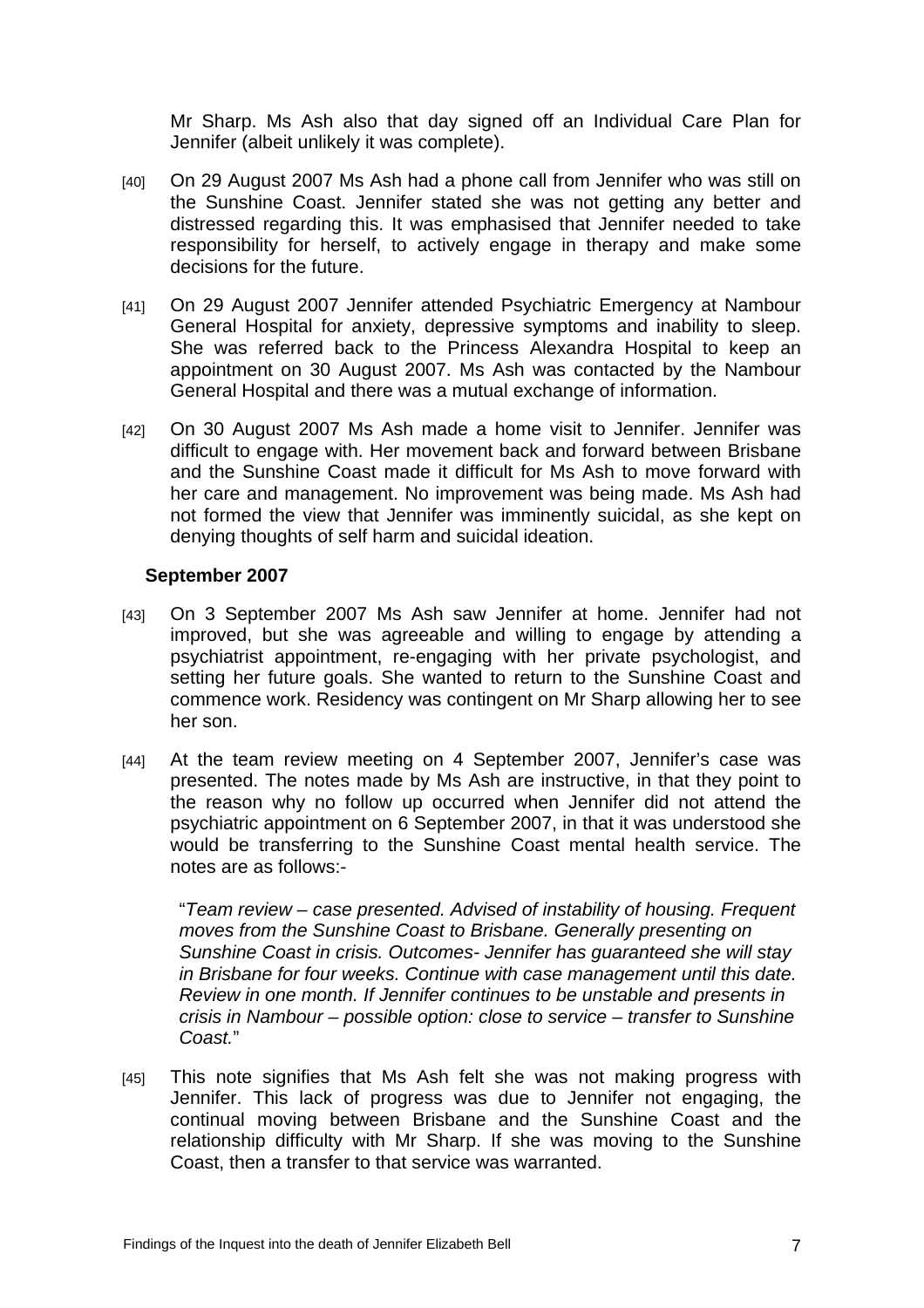- [46] Later in the morning on 4 September 2007, Ms Ash telephoned Jennifer and informed her of the outcomes of the team review and the appointment with the psychiatrist on 6 September 2007. There was discussion about minding her son on the weekend. There were two telephone conversations on 5 September 2007 in which she expressed guilt regarding disappointing family members. In the first conversation the appointment the next day was confirmed.
- [47] On 6 September 2007 Jennifer did not attend the appointment. Surprisingly, there was no follow up as to why Jennifer did not attend the appointment.
- [48] On 14 September 2007 Mr Bell informed Ms Ash that Jennifer had returned to the Sunshine Coast. He stated it was unclear as to whether it was a permanent move. Mr Bell was informed that Jennifer would be closed from the Continuing Care North Team. Subsequently, on 17 September 2007 Ms Ash phoned Jennifer who confirmed she was on the Sunshine Coast and most likely would stay up there. Jennifer was informed she would be closed from the Continuing Care North Team and Jennifer requested she be referred to Sunshine Coast Mental Health. Jennifer reported some improvement in mood and nil suicide ideation. Ms Ash noted that it was difficult to engage the client and had difficulty with consistency of contact.
- [49] On 20 September 2007 Ms Ash referred Jennifer to the Sunshine Coast Mental Health Team by sending a facsimile that advised Jennifer had been closed to the district and was aware of her referral to Sunshine Coast Mental Health service for continuing care. The progress notes and both risk assessments were attached. No discharge summary was completed.
- [50] Ms Ash stated in evidence that she really did not get to know Jennifer. She had three consultations with her. Jennifer did not open up. Her behaviour was erratic in that she was continually moving between Brisbane and the Sunshine Coast. Her behaviour was influenced by the state of her relationship with Mr Sharp. The focus was to get her stable and put a management plan in place. Her behaviour was consistent during the period of engagement. A phone assessment of Jennifer on 17 September 2007 was that she was a low risk for violence and a medium risk for suicide. Jennifer denied suicidal ideation and was continuing to take medication prescribed.
- [51] On 21 September Ms Angel of the Sunshine Coast Mental Health Service Continuing Care Team was nominated as the case manager for Jennifer.
- [52] On 22 September 2007 Jennifer telephoned the Sunshine Coast Mental Health Service. Her mental state and medication was discussed and Jennifer agreed to a home visit by Ms Angel on 24 September 2007. Jennifer said she did not require a visit over the weekend and said she would call in if required. On 23 September 2007 Jennifer received a telephone call from the service to assess her mental state.
- [53] On 24 September 2007 Ms Angel made a telephone call to Jennifer and attended a home visit in company with Alison Noble. Jennifer was in the company of Mr Sharp and her fifteen month old son. An initial mental state assessment was conducted and an initial care plan was developed. Her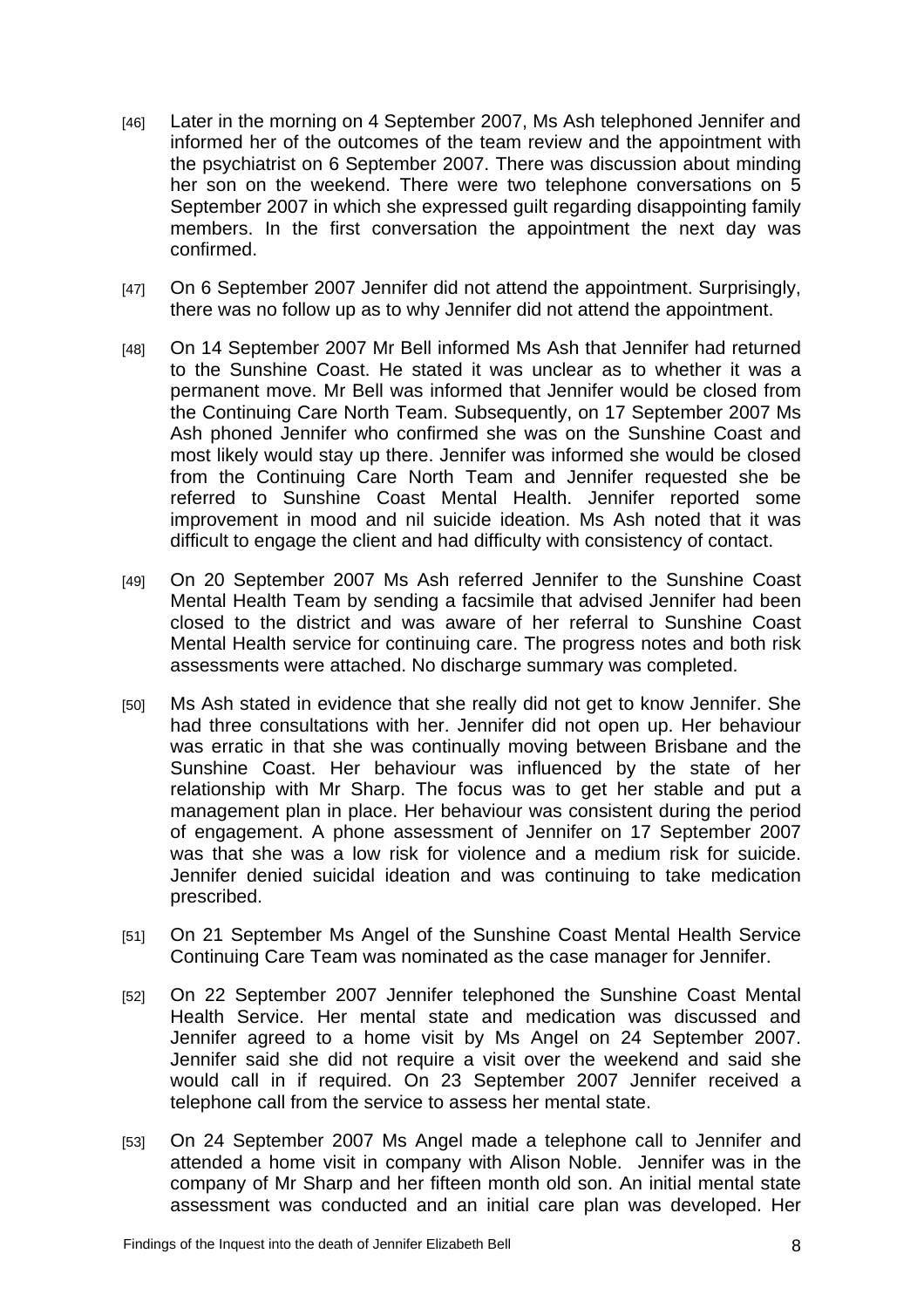mood was anxious, hopeless damning of her self. She had guilty thoughts regarding the effects she was having on people around her. Her medication was not helping her. She had nil suicide ideation. Ms Angel assessed her as having postnatal depression, significant obsessive compulsive disorder and also borderline personality disorder. Overt tension between her and Mr Sharp was noted. An appointment was made for 1530 hours on 25 September 2007 with Dr Milad, Consultant Psychiatrist who had seen Jennifer during her admission to Nambour General Hospital in January 2007.

- [54] On 24 September 2007 Ms Angel also had a telephone conversation with Jennifer on her Centrelink benefits.
- [55] On 25 September 2007 Ms Angel had five telephone conversations with Jennifer about her psychiatric appointment. Initially she declined to attend the appointment and requested a home visit by a psychiatrist. She refused to attend despite the offer of transport to and from Caloundra to Nambour for the appointment. Later in the day she phoned to say that she would now attend the review by Dr Milad. Ms Angel by this time had returned to Nambour and was unable to offer the transport. Mr Sharp was unwilling to drive her. She was not able to drive herself. She did not attend the appointment. Jennifer said she would attend her general practitioner that day and Ms Angel said that if Jennifer was not going to keep her appointment to see the consultant psychiatrist that day, then attending her general practitioner was better than seeing no doctor for a review.
- [56] On 27 September 2007 Ms Angel had a telephone conversation with Jennifer in which Jennifer stated she had moved out of the marital residence and did not want Mr Sharp to know the address. A home visit from a psychiatrist was requested; but Dr Banzali was not available and no other psychiatrists were available for a home visit that day. An arrangement was made for an appointment on 28 September 2007 with Dr Banzali at Caloundra Hospital.
- [57] On 28 September 2007 Dr Banzali reviewed Jennifer's medication. The `plan was to have Jennifer:
	- cease Stillnox; and
	- reduce Citalopram to 20mg every other day for three days and then cease; and
	- start Efexor XR 75mg after the cessation of Citalopram: and
	- take some further medications listed in the clinical notes.

#### **October 2007**

[58] On 1 October 2007 at about 11:45pm Jennifer phoned her sister Kylie. Kylie could hear a lot of traffic noise in the background. Jennifer told her that she could not sleep and she and Mr Sharp had an argument and she had left the house. She had gone to buy a drink and clear her head. She said that she was at the Moby Dick, a petrol station. Jennifer asked Kylie "If I walk in front of a truck do you think it will kill me?" Kylie said to Jennifer that they had already discussed the outcomes and that she'd more likely with her luck become a paraplegic. Jennifer asked her two or more times "Will it kill me,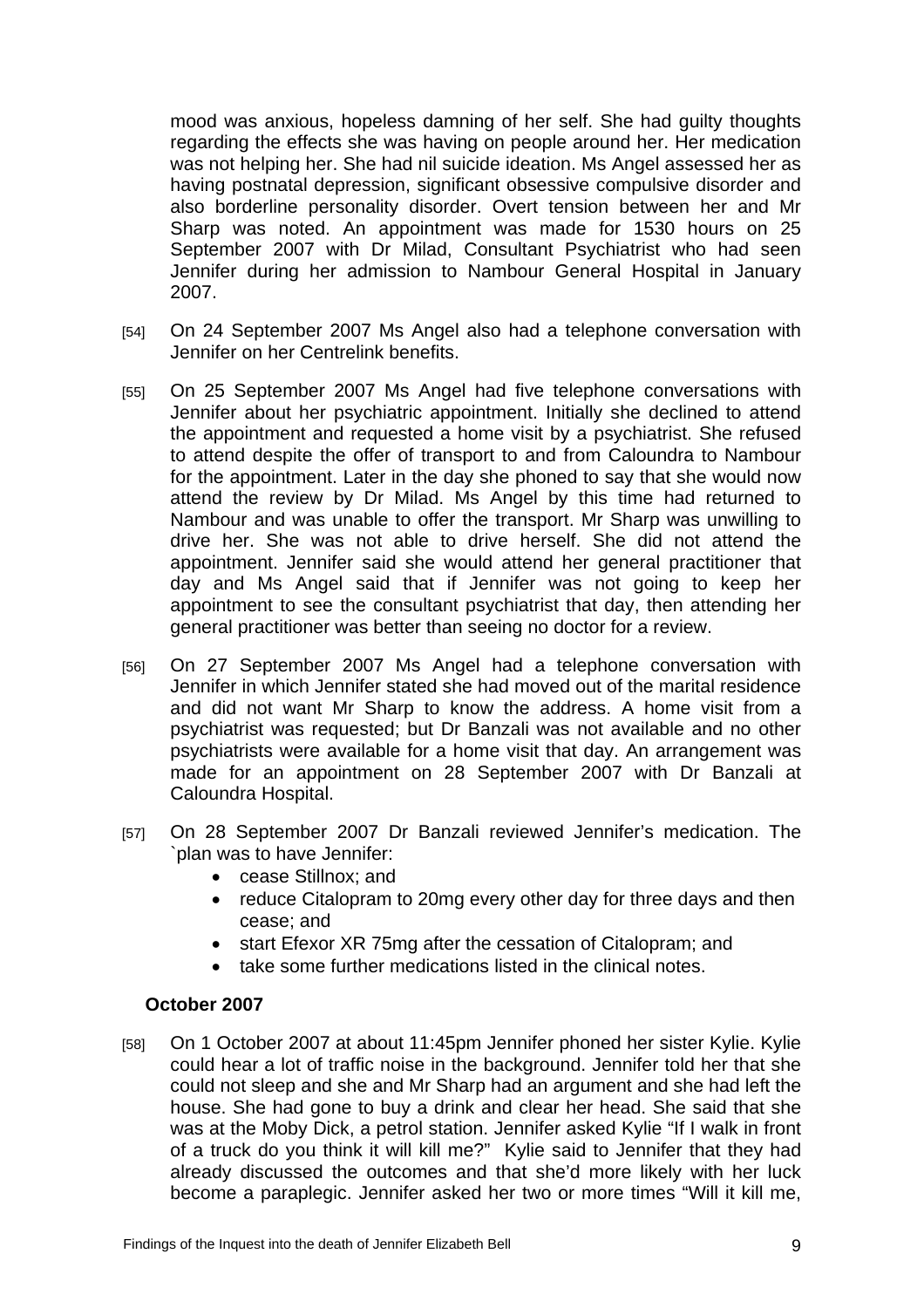will walking in front of a truck kill me?" Kylie then implored her not to do it. She told Jennifer to go home and not to continue to argue with Mr Sharp. Jennifer said she would. The call ended.

- [59] Kylie at approximately 11:55pm phoned Ms Donna Margetts of the Mental Health Hospital Assessment Team, Nambour General Hospital and reported her concerns about the telephone call from Jennifer. Ms Margetts attempted to contact Jennifer on her mobile phone; but it went through to message bank. A message was left to contact, including telephone contact number of the service. Kylie was phoned back and advised to contact police with relevant details. Also, that Jennifer's treating team would be informed in the morning of developments. A further attempt was made by Ms Margetts to contact Jennifer at 3:30am; but again the phone went through to message bank.
- [60] On 2 October the Continuing Care Team received faxed information from the Mental Health Hospital Assessment Team on contact with Jennifer's sister. Ms Angel phoned Jennifer at 9:30am whilst in transit on another acute, on-call matter. She informed Jennifer of Kylie's phone call during the night and Jennifer's query about the outcome of walking in front of the truck. She was settled and denied any active suicide ideation. She arranged a home visit that evening.
- [61] At 12:00 Mr Sharp phoned Ms Angel expressing anger, frustration and fear regarding Jennifer's mental state. He was concerned she may harm herself. He believed she needed admission to make her wake up to herself. Ms Angel informed Mr Sharp of the recent psychiatric review and the planned home visit that night. Mr Sharp stated that he did not know where Jennifer was so was unable to provide any information about her current mental state.
- [62] At around 5:30 that evening Ms Angel and Mr Robert Goodwin, Clinical Nurse made a home visit to Jennifer's home. They met Jennifer and her son on the front patio area. She interacted well with both of them. She was cooperative, maintaining good eye contact, her speech was normal, spoke quietly and asked questions appropriately. She checked her son's nappy and kept a watchful eye on him. She had some food (dim sim and sov sauce). While she displayed some visible anxiety/physical agitation and low level mood this was less than at a previous visit. She did not present with a sense of overwhelming helplessness or hopelessness but was actively seeking reassurance that the anxiety and depression would get better.
- [63] When discussing the previous night she said she had been seeking support or reassurance from Mr Sharp. He had been trying to sleep and he did not want to be disturbed by her. She was concerned she was hurting him and she did not want to hurt him. Ms Angel reassured her that the illness could make her feel bad about herself and guilty and that she was not hurting Mr Sharp. Rather that the illness was hurting them both. Jennifer indicated she understood and acknowledged this. She was not able to settle the previous night and had started driving to Brisbane to her fathers address but she became too tired to continue. After the phone call to Kylie she returned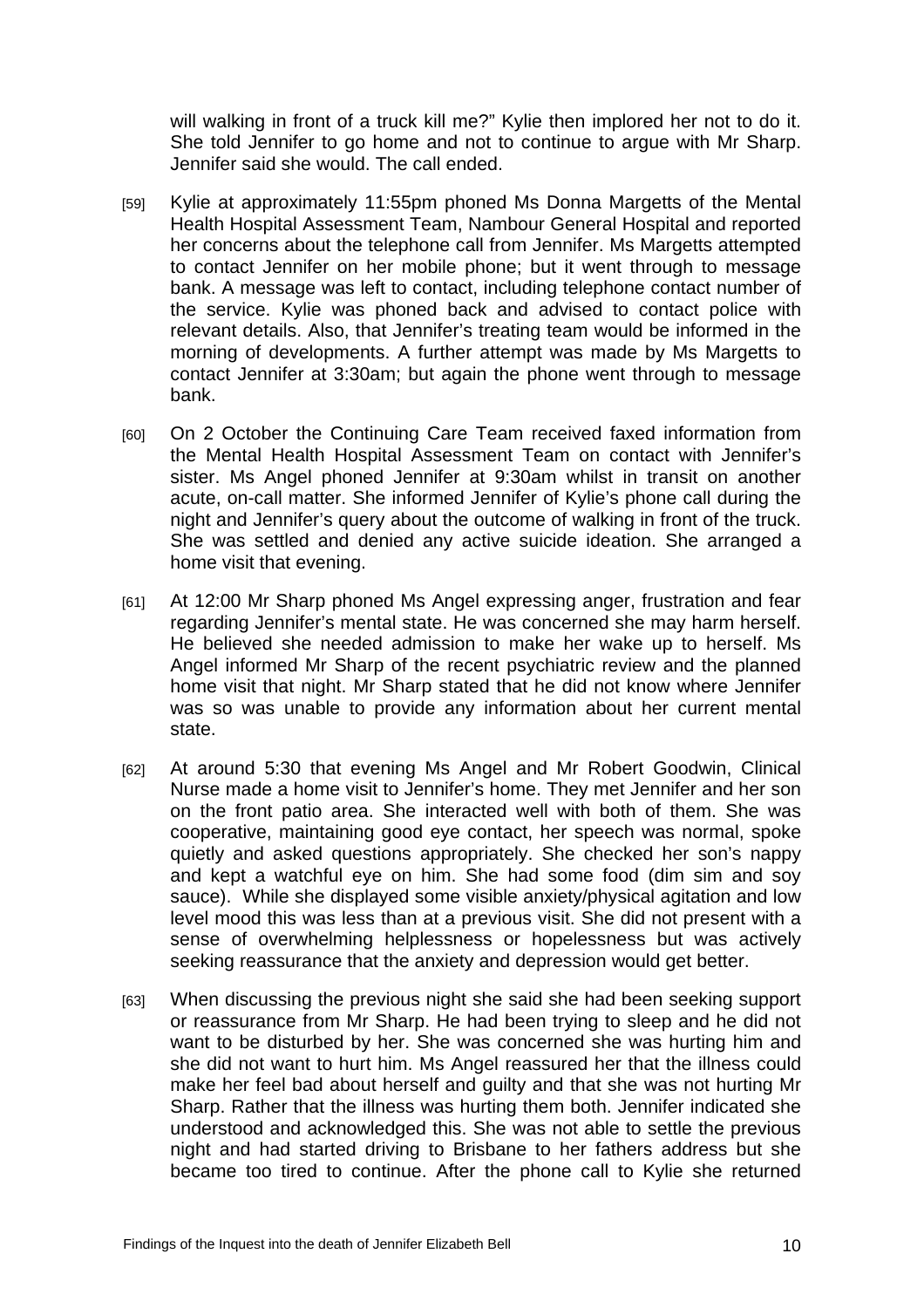home to Mr Sharp. She took her night time medication and then slept on the sofa for the night and slept through until the morning.

- [64] Jennifer denied any current active suicidal plan or intention. She stated she wanted to get better and wanted to know when she would get better. She asked for reassurance a number of times that she would get better and stated she wanted to get back to work.
- [65] Jennifer was asked whether Mr Sharp wanted to participate in the assessment and she went into the house to see if he was awake. She did this and low voices were heard. She came out and said he did not want to participate.
- [66] Arrangements were made to visit Jennifer again on 4 October 2007. The visit lasted forty-five minutes. The assessment of the two mental health workers at the end of the home visit was that Jennifer was not at imminent risk of suicide or self-harm. She was in agreement with the plan developed with her during the visit, for using distraction strategies, daily activities planning, compliant with medication and continuing community mental health service treatment including contacting the service at any time and for a planned home visit on 4 October 2007.

#### **Root Cause Analysis**

- [67] A Root Cause analysis was completed on 8 August 200[9](#page-11-0)<sup>9</sup>. The delay of nearly two years in doing the analysis was due to administrative oversight.
- [68] A contributing factor to Jennifer's death was that no multidisciplinary clinical review procedure meant there was no requirement for a psychiatrist or a multidisciplinary team clinical review to occur. Subsequently there was no overarching treatment plan including a diagnosis and formulation, which possibly increased the likelihood of the unexpected death. A Multidisciplinary Team (MDT) Clinical Reviews Procedure was developed and initiated in February 2009<sup>[10](#page-11-1)</sup>.
- [69] A second contributing factor was there was no policy or procedures regarding clinical risk management which possibly contributed to a lack of recognition in Jennifer's deterioration, resulting in a lack of escalation from the mental health service. A Clinical Risk Assessment Policy was developed and initiated in January 2008<sup>[11](#page-11-2)</sup>. The policy has been supported in implementation with an education programme run by the mental health education team.
- [70] A lesson learnt was that communication and coordination problems occur when two separate mental health districts are providing treatment to the same client. No state-wide policy or procedure existed for the shared care of clients requiring contact with more than one district. The recommendation

<sup>-&</sup>lt;br>9 Exhibit 8 Root Cause Analysis Team Report

<span id="page-11-1"></span><span id="page-11-0"></span><sup>&</sup>lt;sup>10</sup> Exhibit 23 Multidisciplinary Team (MDT) Clinical Reviews - Sunshine Coast – Wide Bay Health<br>Services District Procedure

<span id="page-11-2"></span> $11$  Exhibit 24 Suicidal Behaviour – Risk Assessment and Management – Sunshine Coast – Wide Bay Health Services District Procedure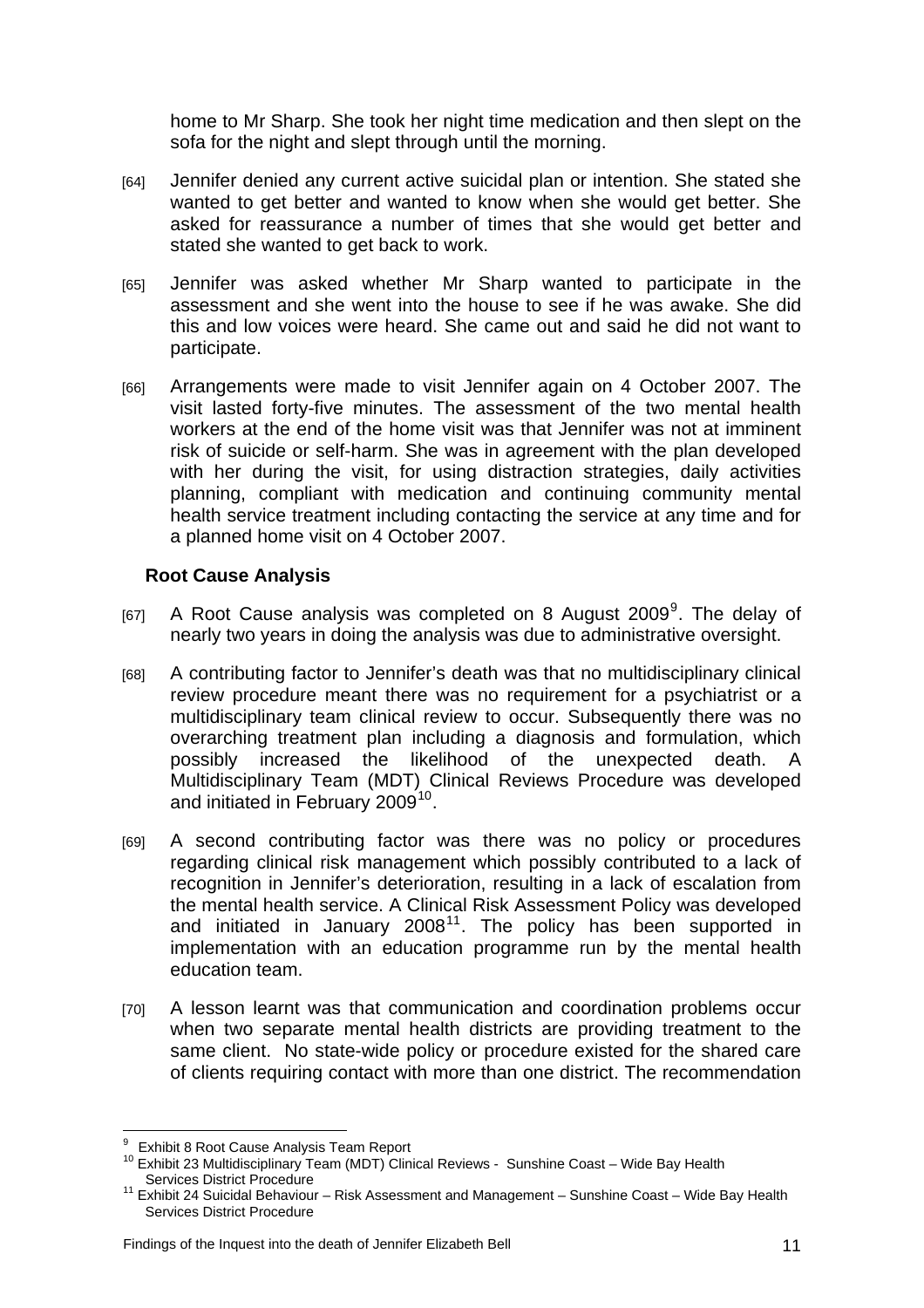was that clarification was required within the state for inter district shared care of clients who receive services from more than one service.

- [71] A further lesson learnt was that information sent by fax between services did not communicate the urgency of the situation. It was recommended the Workplace Instruction Clinical Handover be reviewed to ensure that best practice guidelines are provided for the district mental health service particularly in regards to faxed documentation.
- [72] The final lesson learnt was that it was unknown how effective the use of telephone by mental health services is in regards to the triaging and assessing a client's level of risk. The recommendation was that a workplace instruction based upon best practice guidelines be developed with key performance indicators.
- [73] The recommendations of the Root Cause Analysis Team Report have been implemented $12$ .

### **Psychiatric Evaluation**

[74] Three expert psychiatrists gave evidence. Dr Paul Schneider, Clinical Director, Continuing Care North participated in the weekly clinical community meeting that reviewed Jennifer. Dr David Alcorn, Consultant Psychiatrist and Medical administrator was the court appointed expert and furnished two reports<sup>[13](#page-12-1)</sup>. Dr Joan Lawrence, Adjunct Professor in Psychiatry, University of Queensland provided a report<sup>[14](#page-12-2)</sup> that addressed two specific  $issues<sup>15</sup>$  $issues<sup>15</sup>$  $issues<sup>15</sup>$ :-

"(a) The adequacy of the handovers of the care of Ms Jennifer Bell between Queensland Health providers and comment upon the accessibility of information between the public and private health care providers (if appropriate).

(b) The adequacy of the steps taken by Queensland Health providers to provide psychiatric review to Ms Bell in the community (within the community care and assessment team model and/or the community care team model of care)."

[75] Dr Lawrence was of the view that many layers contributed to Jennifer's mental illness. Following the birth of her son in July 2006 she developed postnatal depression. She had bonding problems with her son due to a difficult birth, breast abscess and did not breast feed. She developed an obsession about cleaning. The marital difficulties also increased. It also involved difficulties with decision making, indecisiveness, obsessive behaviour and dependency on family members. Also, Jennifer was reluctant to open up and did not engage well. An additional complicating factor was the moving back and forwards between Brisbane and the Sunshine Coast. It undermined continuity of care and the ability of her case manager to get to know her thoroughly. She had a very severe Major Depressive Disorder with psychotic features, the extent to which varied from time to time. The

<span id="page-12-0"></span> $\overline{a}$ <sup>12</sup> Dr P. Swierkowski, Executive Director Medical Services, Nambour General Hospital in evidence<br><sup>13</sup> Exhibits 10 & 11 Reports dated 23 March 2009 & 8 November 2010<br><sup>14</sup> Exhibit 12 Report dated 9 November 2010<br><sup>15</sup> Exhib

<span id="page-12-1"></span>

<span id="page-12-2"></span>

<span id="page-12-3"></span>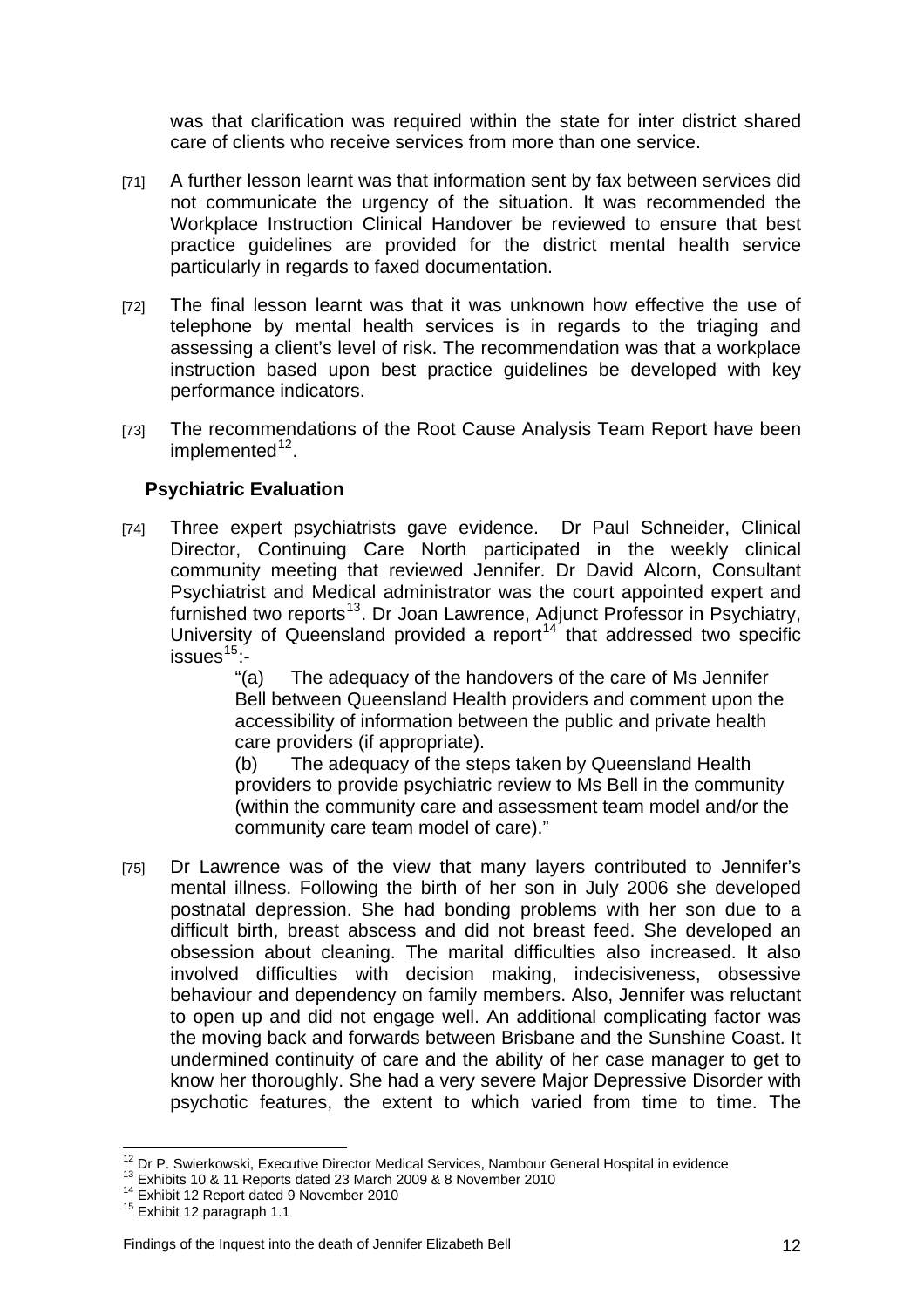obsessive behaviour was accentuated to the point of an Obsessive Compulsive Disorder.

- [76] Following the suicide attempt on Christmas day 2006, Jennifer was hospitalised in Nambour General Hospital and discharged with community care. She was subsequently hospitalised on an involuntary treatment order. This latter hospitalisation had a profound effect on her in that she had a fear of being hospitalised again. It partly explains her not attending the psychiatric appointment scheduled by Continuing Care North on 6 September 2007 and the subsequent non-attendance at the appointment arranged by the Continuing Care Team, Nambour General Hospital with Dr Milad on 25 September 2007. Dr Milad was the treating psychiatrist when Jennifer was hospitalised under the Involuntary Treatment Order in January 2007. The non-attendance at the psychiatric appointments were lost opportunities to fully assess her, including the adequacy of prescribed medication.
- [77] As Dr Lawrence points out in her report<sup>[16](#page-13-0)</sup> Jennifer was treated under the principles of modern psychiatric practice. Treatment occurs on a voluntary basis and can only be compelled by an Involuntary Treatment Order. Such an order is made when the person does not consent to treatment and is suffering from a mental illness such that they are at risk of harm to themselves or others and when a failure to accept the necessary treatment would lead to significant deterioration in their health. Mental health care is provided in the least restrictive way possible. Jennifer was detained under an Involuntary Treatment Order in January 2007. Thereafter, she was voluntarily treated in the private sector and in the public sector. Jennifer was not actively suicidal, in that she denied suicidal ideation and guaranteed her safety to the mental health workers. Dr Schneider commented in evidence that he was not sure that Jennifer would have met the criteria for a restrictive order.

#### **Risk Management**

- [78] Risk assessment in psychiatry is more an art than a science. Predicting future behaviour of a mentally ill person is fraught with difficulty. The contemporary approach to psychiatric risk assessment is based on a standard approach which attempts to combine static factors (patient history and past behaviours) with dynamic factors (current mental state) in order to derive a risk characterisation of high, medium or low.
- [79] Clinical risk assessments were conducted on Jennifer from her admission on Christmas Day 2006 at Nambour General Hospital and throughout her attendance at various mental health service providers. The assessments made were based on her past behaviour and not predictive of her future behaviour. Apart from one assessment<sup>[17](#page-13-1)</sup>, the assessment generally was that she was at medium risk of suicide. Ms Ash dealt with Jennifer through August/September 2007 and was of the view that her behaviour was consistent. She did increasingly become concerned enough to raise

#### Findings of the Inquest into the death of Jennifer Elizabeth Bell 13

<sup>&</sup>lt;sup>16</sup> Exhibit 12 Report dated 9 November 2010 page 9 paragraph 6.4

<span id="page-13-1"></span><span id="page-13-0"></span> $17$  Ms Ash 10 August 2007 assessed at medium or high risk for suicide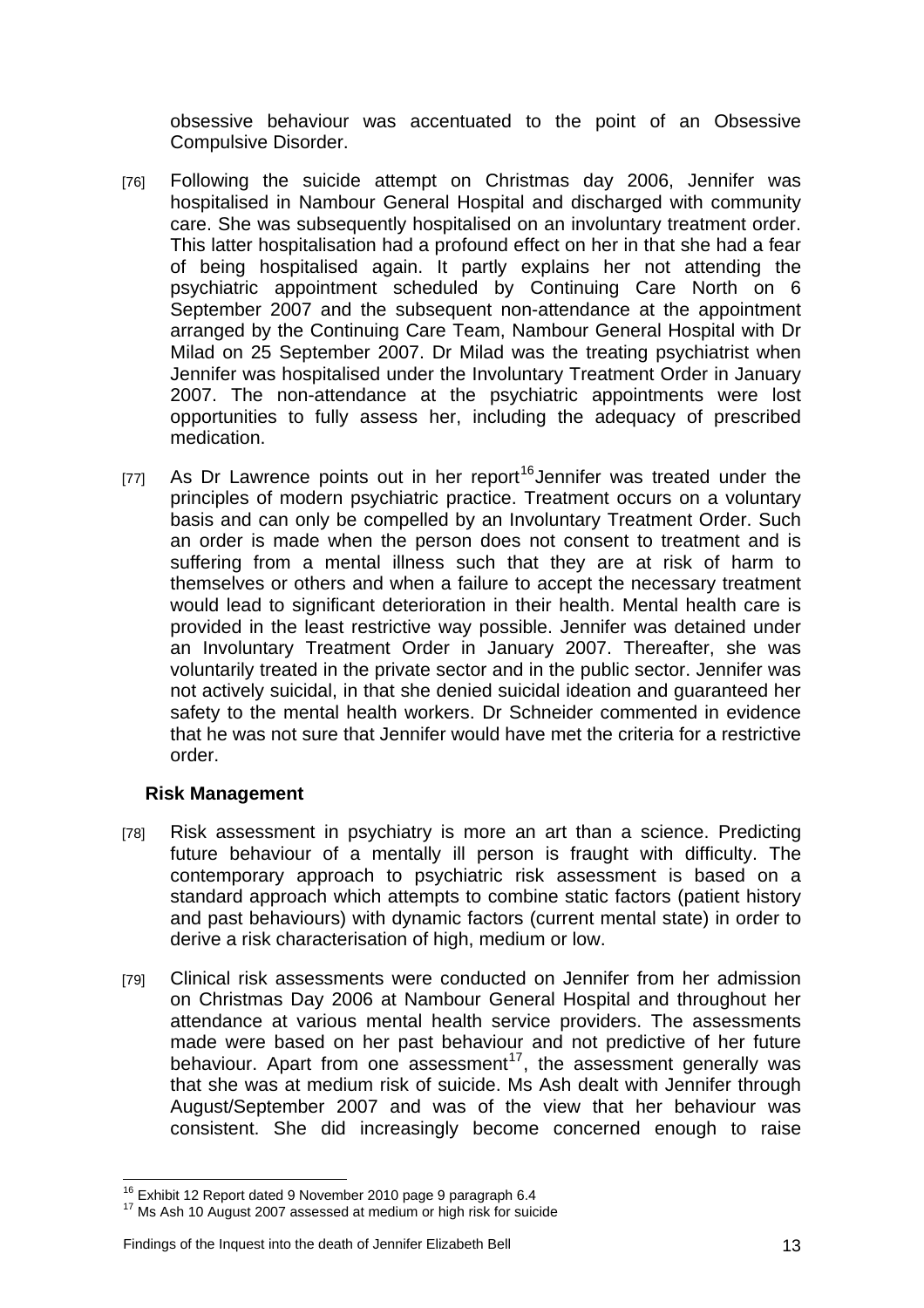Jennifer's case at team review. Ms Ash thought that her suicide risk assessment of Jennifer was quite similar to the assessment of Ms Angel.

- [80] The late night telephone call by Jennifer to her sister Kylie on 1 October 2007 was a significant departure from her previous clinical presentation on suicidal ideation. The discussion of a method of suicide and telephoning from a location adjacent to the highway raised obvious alarm bells. The Continuing Care Team was alerted of the development. Mr Sharp also raised his concerns during the day. Ms Angel and Mr Goodwin attended Jennifer's residence and conducted a thorough interview with her. Mr Sharp was aware that Ms Angel and Mr Goodwin were going to visit that evening. He went to rest being exhausted through lack of sleep and concern. Jennifer went in to see whether he would join them; but did not do so. It left an impression (albeit incorrect) that matters had settled down.
- [81] Ms Angel and Mr Goodwin left Jennifer that night without any reason to believe that Jennifer was an acute risk of harm. She was not suicidal. Jennifer had seen the principal house officer days before to change medication. A risk assessment had been done in recent days with an absence of suicidal ideation or intent. There was not a failure of care and/or neglect of any duty of care by either Ms Angel or Mr Goodwin.
- [82] What then changed Jennifer after Ms Angel and Mr Goodwin left? Mr Sharp in the statement to the investigating police officer said that at about 10.30pm he could not take Jennifer continuing to talk to him about killing herself. He screamed at her to get out. He punched her in the leg to get her out. She begged him to let her sleep on the lounge but he did not let her because she would not sleep. She would wake up every five minutes talking to him about killing herself. It is apparent that this incident of domestic violence was at the point when Jennifer was truly on the edge of self harm. It tipped her over the edge. Mr Sharp and Jennifer had a turbulent relationship for some considerable time. Mr Sharp cannot be blamed for the subsequent event. He had been dealing with this difficult situation for some considerable time. He himself had run out of energy and was exhausted.

## **Section 45 findings**

- [83] The deceased was Jennifer Elizabeth Bell who was born on 16 August 1973.
- [84] Jennifer died as a result of multiple injuries as a result of a pedestrian being involved in a motor vehicle collision.
- [85] Death occurred at approximately 11.20pm on 2 October 2007 on the north bound lanes of the Bruce Highway, at Forest Glen, approximately 1.15 kilometres south of the Ilkley road overpass.
- [86] Death was due to suicide by stepping into the path of a Prime mover truck and Semi trailer truck.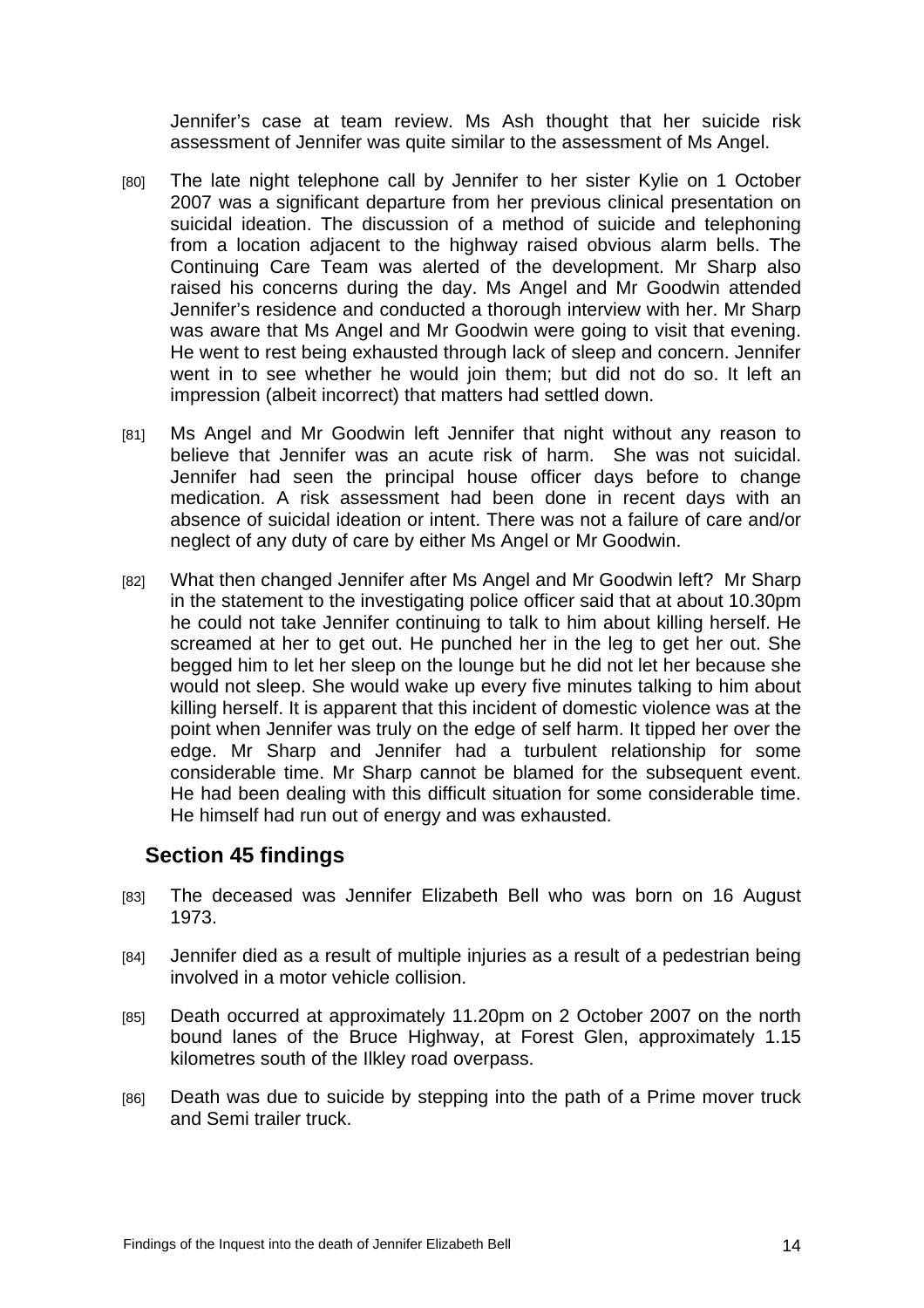#### **Recommendations**

- [87] A number of recommendations were made during the course of the hearing. Each has been considered.
- [88] Dr Alcorn in his two reports has made a number of recommendations to improve the mental health system. However, as Dr Groves has pointed out<sup>[18](#page-15-0)</sup> and was apparent from evidence given at the hearing<sup>[19](#page-15-1)</sup>, considerable progress has been made in the last few years to improve the system. The Queensland Government has a ten year plan for mental health being the Queensland Plan for Mental Health 2007 – 2017. A Queensland Government suicide prevention action plan is to be finalised in early 2011. It will have greater alignment with the National Suicide Prevention Strategy 2 (Living is for Everyone framework).
- [89] In February 2010, a release of up-dated quidelines occurred, namely "Guidelines for the Management of People with Suicidal Behaviour or Risk". The aim of the guidelines is to assist Queensland Health clinicians with strategies in the assessment and community management of people assessed to be at risk of suicide who present to hospital emergency departments and mental health services. Principles inter alia relevant to this inquest are:-
	- Clinicians should identify and involve the family or support people wherever possible with adults who are at risk of suicide, and in all cases when a child or adolescent is at risk of suicide.
	- All people who attempt suicide need to be reviewed by a mental health clinician.
	- Individuals who have previously attempted suicide are at increased risk of repeated non-fatal suicidal behaviour and suicide.
- [90] At the time of Jennifer's death, a state-wide electronic health record, Consumer Integrated Mental Health Application (CIMHA) was being designed. It was implemented in November 2008. It is a consumer focussed clinical information system to support mental health clinicians in the provision of safer quality mental health services. It provides inpatient and community service information on patients. The timely access to clinical history information will assist the formulation of a plan during a risk assessment. As it contains prompts and/or alerts where multiple mental health and near-contemporaneous appointments occur, it should have the effect of increasing communication between providers, especially where disparate risk assessments occur. Evidence was given at hearing that CIMHA is being continually improved to increase the level of information available. Continual effort will need to be made to increase the knowledge and level of usage by mental health workers.
- [91] The Queensland Centre for Mental Health Learning (QCMHL) has conducted training in suicide risk assessment and management since 2007. A standardised assessment document has been implanted across

<span id="page-15-1"></span><span id="page-15-0"></span> $\overline{a}$ <sup>18</sup> Exhibit 15 Letter of Dr Aaron Groves, Director of Mental Health, Queensland Health 2 November 2010<br><sup>19</sup> Dr Taikato & Dr Swierkowski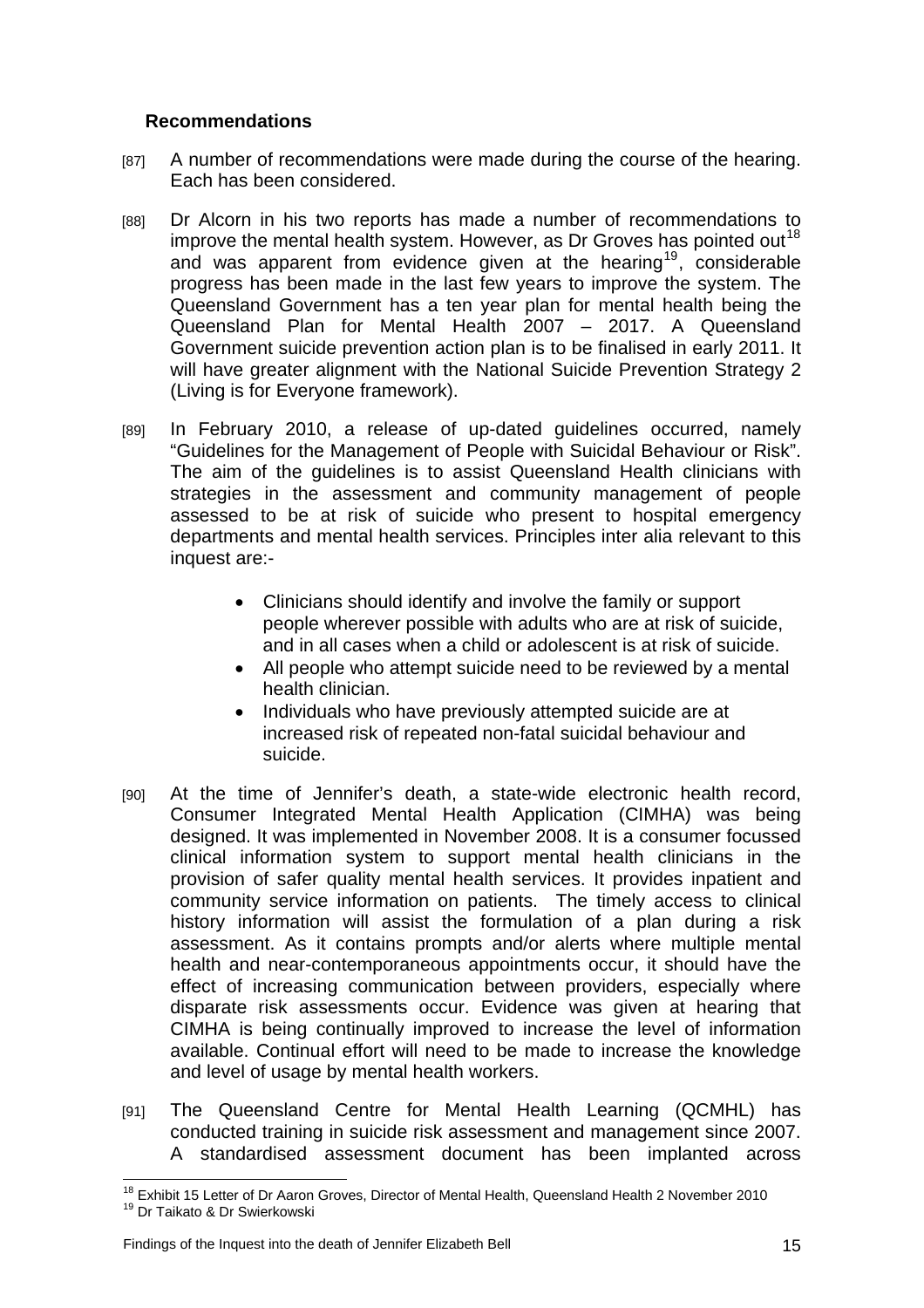Queensland. A one day workshop has been offered to provide clinicians with skills and knowledge to assess and respond to individuals who are at risk of self harm or suicide. The training encompasses:

- an understanding of suicide risk and protective factors;
- an understanding of the various aspects of suicide risk assessment, particularly what information to gather;
- an understanding of the risk management processes outlined in the guidelines for the Management of People with Suicidal Behaviour or risk; and
- an ability to apply the risk management processes to given case scenarios.
- [92] In the Sunshine Coast area, twelve sessions of Critical Components of risk have been conducted since July 2009 with 191 participants.
- [93] The standardisation of risk assessment tools and the state-wide training will address the concern that arose from the evidence of different risk assessment tools being used and differences in assessments.

#### **Adequacy of Psychiatric Review**

- [94] Jennifer underwent a number of reviews by psychiatrists while admitted on a voluntary basis at Nambour General Hospital between 25 December 2006 and 31 December 2006. During admission on the Involuntary Treatment Order between 8 January 2007 and 22 January 2007 she had a number of reviews. On 22 January 2007 she was referred to Dr Taemets at Belmont Private Hospital for treatment for postnatal depression. She continued to be case managed by the Princess Alexandra Hospital Mobile Acute Assessment Team but was discharged on 16 February 2007 due to failure to respond to attempts to contact her.
- [95] Jennifer's condition deteriorated in June 2007 due to difficulties concerning contact with her son. On 24 June 2007 Mr Bell contacted Princess Alexandra Hospital Triage and Jennifer was transferred subsequently back to the Mobile Acute Assessment Team. Jennifer was reviewed by four Psychiatric Registrars as follows:-
	- 25 June 2007 Dr Katherine Isoardi;
	- 6 July 2007 Dr Nicole Gastaldin;
	- 23 July 2007 Dr Hlincikova; and
	- 24 July 2007 Dr Annie Shek.
- [96] While these Psychiatric Registrars were supervised by Dr Chen, having four different psychiatrists reviewing a patient in a month is not good practice. It is noted that Jennifer did not attend the appointment with Dr Linda Hamilton, Psychiatrist on 6 September 2007. The reasons Jennifer did not attend is not known. It is noted that there was an absence of any follow up to this non-attendance. Partially the reason for the lack of follow up appears to be that the Mobile Acute Assessment Team was aware that Jennifer was likely to return to the Sunshine Coast. However, this information was not confirmed until 17 September 2007 when Ms Ash spoke to Jennifer.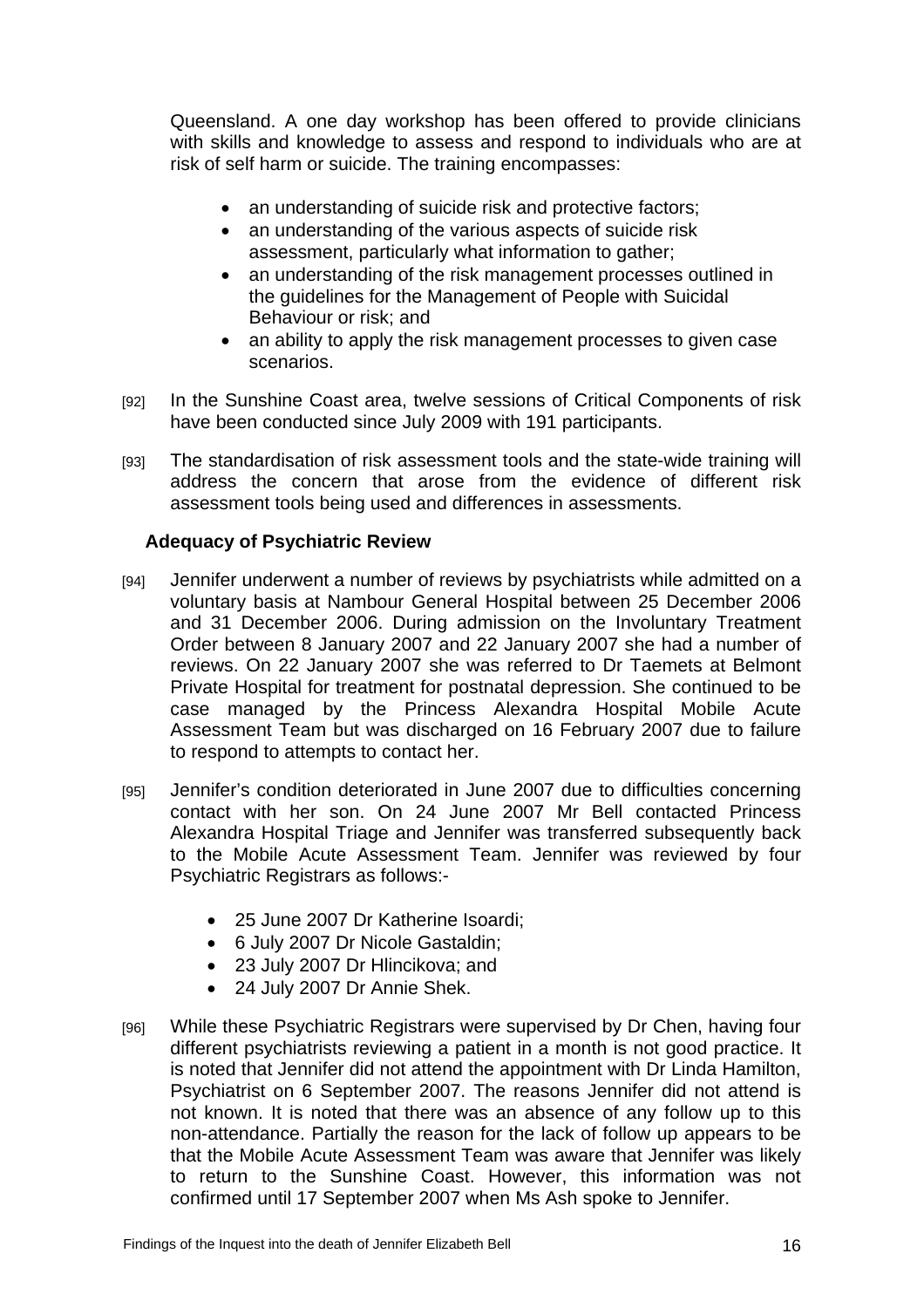- [97] Upon transfer of Jennifer to the Sunshine Coast Mental Health service, Ms Angel within three days of her transfer arranged an appointment with Dr Milad, Psychiatrist who had treated her earlier in the year. Jennifer was compliant with her medication; but said it was not working for her. Ms Angel made every effort to have Jennifer attend the appointment; but it did not eventuate. Jennifer did see a Psychiatry Principal House Officer on 28 September who organised alterations in her medication.
- [98] There was a lack of continuity of psychiatrically supervised care of Jennifer. The initial movement from the Sunshine Coast was seen as in her best interest to address particularly the post natal depression. In June/July 2007 there was no continuity in the psychiatric reviews and they were carried out by junior psychiatrists albeit under supervision. However, a review of Dr Shek's letter of 24 July 2007 indicates she had a very accurate handle on Jennifer's psychiatric issues. It was Jennifer herself who prevented a more senior psychiatrist assisting her by not attending the appointments on 6 September 2007 and 25 September 2007. It is difficult to see what more the teams involved could have done to assist her.
- [99] With the benefit of hindsight what should have occurred is that from June 2007 on, a senior and experienced psychiatrist should have engaged with Jennifer and overseen the work of the continuing care teams. It does point to the necessity of early contact by a psychiatrist when a patient is referred to a service. It is noted that there is now a model of care which provides for early involvement of a consulting psychiatrist. The Sunshine Coast-Wide Bay Health Service District has issued a procedural policy entitled "Multidisciplinary Team (MDT) Clinical Reviews" which provides for review of the mental health and treatment of the patient by a multidisciplinary team, one of whom is a psychiatrist. Clinical review of patients occurs at least once a week in the treatment setting and at a minimum of 91 days in the community setting. Any significant change in setting, mental state or risk initiates a clinical review by the team.

#### **Recommendation**

**Where a patient has a history of engaging with a number of services and does not have stability of residence, that a consultant psychiatrist review the patient with seven days of contact with any new service. The purpose is not only to review medication but also assess the mental state and risk of suicide.** 

#### **Adequacy of Handovers**

- [100] The medical records of Jennifer totalled 1039 pages. The large volume was due in part to the duplication of records being documents handed over from service provider to service provider. The changes of residence and service providers from discharge from Nambour General Hospital on 8 January 2007 led to the following involvements:-
	- subsequent follow up by the Sunshine Coast Community Assessment and Treatment Team;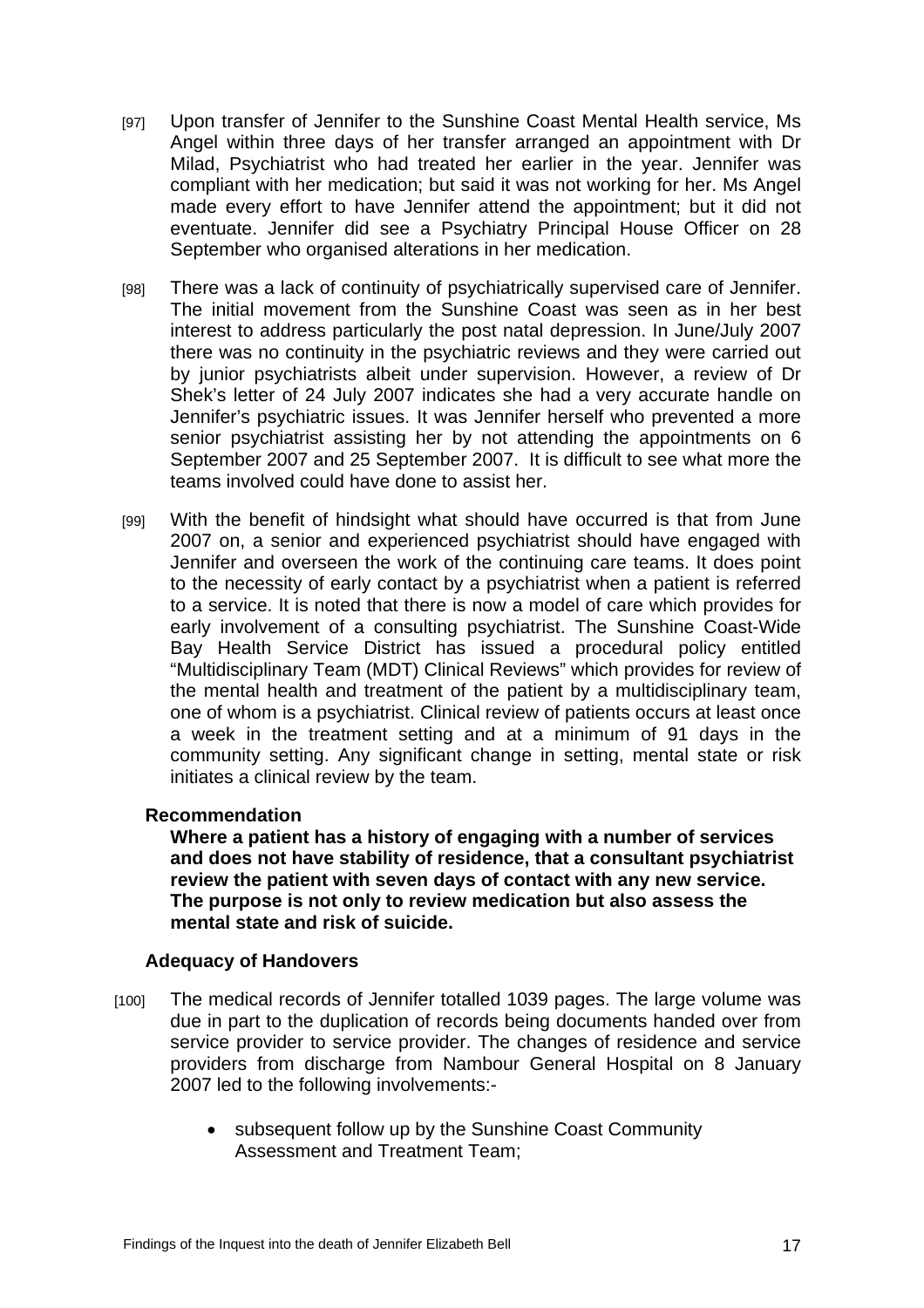- Move to Brisbane to stay with father with referral to Dr Taemets, Private Psychiatrist at Belmont private Hospital for cognitive behaviour therapy;
- follow up case management and contacts at Princess Alexandra Hospital - Triage, Mobile Acute Assessment team, Continuing Care North on different occasions;
- General Practitioner Dr Jack See and Psychologist Celia Lane; and
- Return to Sunshine Coast Mental Health Service, Continuing Care Team.
- [101] The changes that occurred were due to her family seeking to provide suitable therapy for her, Jennifer's reluctance to engage, the marital turmoil and the moving backwards and forwards between Brisbane and the Sunshine Coast.
- [102] Dr Lawrence is of the opinion that all of the treating agencies were assiduous in their duties in trying to ensure appropriate handover and follow up arrangements for the ongoing treatment of Jennifer between the various agencies and individual providers. Further, that the handovers were timely and appropriate and included clear documentation, amplified on occasions by personal contact by telephone as well as expediting transfer of information.
- [103] This conclusion is supported by the evidence given by the Continuing Care North case manager Ms Ash and the Continuing Care Team case manager Ms Angel. However, given the volume of records it seems to be good practice if the case manager doing the handover completes a discharge summary. This enables a busy case manager to quickly pick up any key observations on a patient e.g. reluctance of Jennifer to engage. No discharge summary was done when Ms Ash transferred the file to the Sunshine Coast Mental Health Service.
- [104] The Sunshine Coast-Wide Bay Health Service District (Southern Cluster) Mental Health Service has issued a Workplace Instruction for Clinical Handover<sup>[20](#page-18-0)</sup>. It is a work instruction providing direction on the essential information required to ensure an appropriate clinical handover process. The work instruction is a good model to follow in ensuring brief and relevant information is provided when a patient is handed over from one service to another.

#### **Recommendation**

**That a written handover summary be provide when a patient is being transferred from one service to another. The purpose being to ensure that the new service can easily be informed of current issues and develop strategies to address those issues. The Workplace Instruction for Clinical Handover policy procedure is a good starting point; but needs to be developed further to address transfer from one geographical region to another region.** 

 $\overline{\phantom{a}}$ 

Findings of the Inquest into the death of Jennifer Elizabeth Bell 18

<span id="page-18-0"></span><sup>&</sup>lt;sup>20</sup> Exhibit 25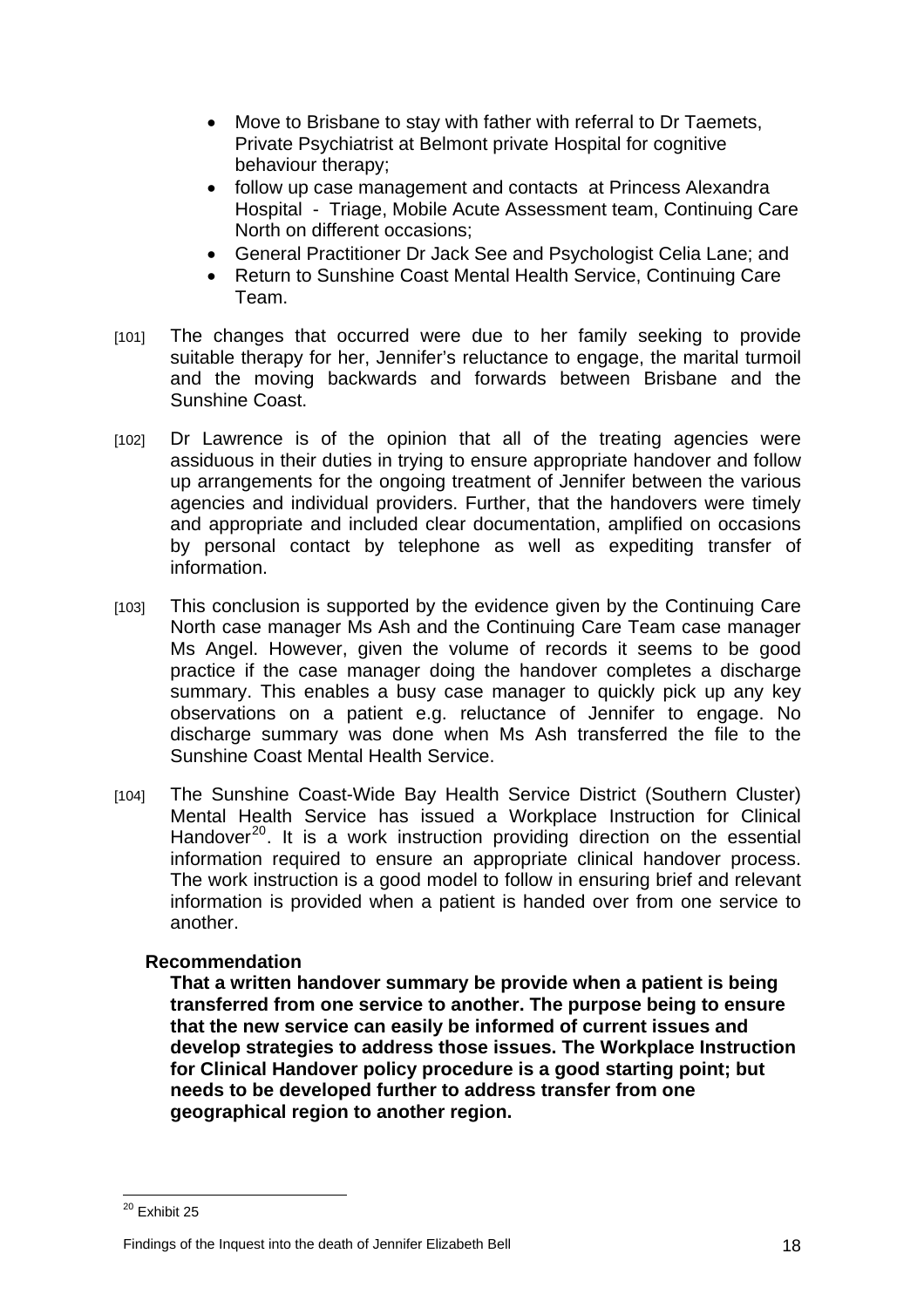### **Family Collaboration and Support**

- [105] Mr Bell on behalf of the Bell family made a very thoughtful submission for better collaboration between family members and mental health workers. He expressed in evidence and during the days of hearing, how overwhelming the mental health system was to someone who wanted to assist a loved one. Who to contact? How did the process work? How did the family give collateral information? What use would be made of this collateral information? Was there a single point of contact to give and receive information e.g. about medication? These were the questions that came forward.
- [106] It is acknowledged that not in every situation is there an alignment of the interests of a patient and the interests of the family or some members of the family. Privacy of information and the right of confidentiality is to be respected. However, not infrequently there is clear positive support from family members and greater collaboration is most desirable.
- [107] At the first point of contact, it was submitted that a flow chart be provided to family members outlining the structure and management of the patient presenting with suicidal ideation and behaviour risk. The policy document Suicidal Behaviour – Risk Assessment and Management<sup>[21](#page-19-0)</sup> has a flow chart for staff members. Such a document could be provided in the information to be given to family members to assist them in understanding and better participate in the mental health system.
- [108] Further suggested was a family meeting with the treating team be held within a week of the patient's initial contact. At this meeting a single point of contact could be agreed upon. This person would have the responsibility to disseminate information within the family and give greater confidence to the mental health workers that information is flowing to the family. The responsibility of liaising with the family should be the responsibility of a dedicated officer. Such a position has been established at Continuing Care North and is being established at the Sunshine Coast Mental Health Service. A possible task for this person would be working with the case manager for the collation of collateral information.
- [109] As noted above, the Guidelines for the Management of People with Suicidal Behaviour or Risk adopt as a principle the involvement of the family or support people wherever possible with adults who are at risk of suicide. The Multidisciplinary team (MDT) Clinical Reviews Policy<sup>[22](#page-19-1)</sup> provides that the family/carers where appropriate and agreed to by the patient will be involved in the multidisciplinary team clinical review. It further provides that all endeavours will be made to ensure that the family/carers are seen and included at another time, particularly prior to discharge.

#### **Recommendation**

**That Queensland Health adopt a policy of enabling greater collaboration with the families of mental health patients by providing:** 

 $21$  Exhibit 24

<span id="page-19-1"></span><span id="page-19-0"></span> $22$  Exhibit 23